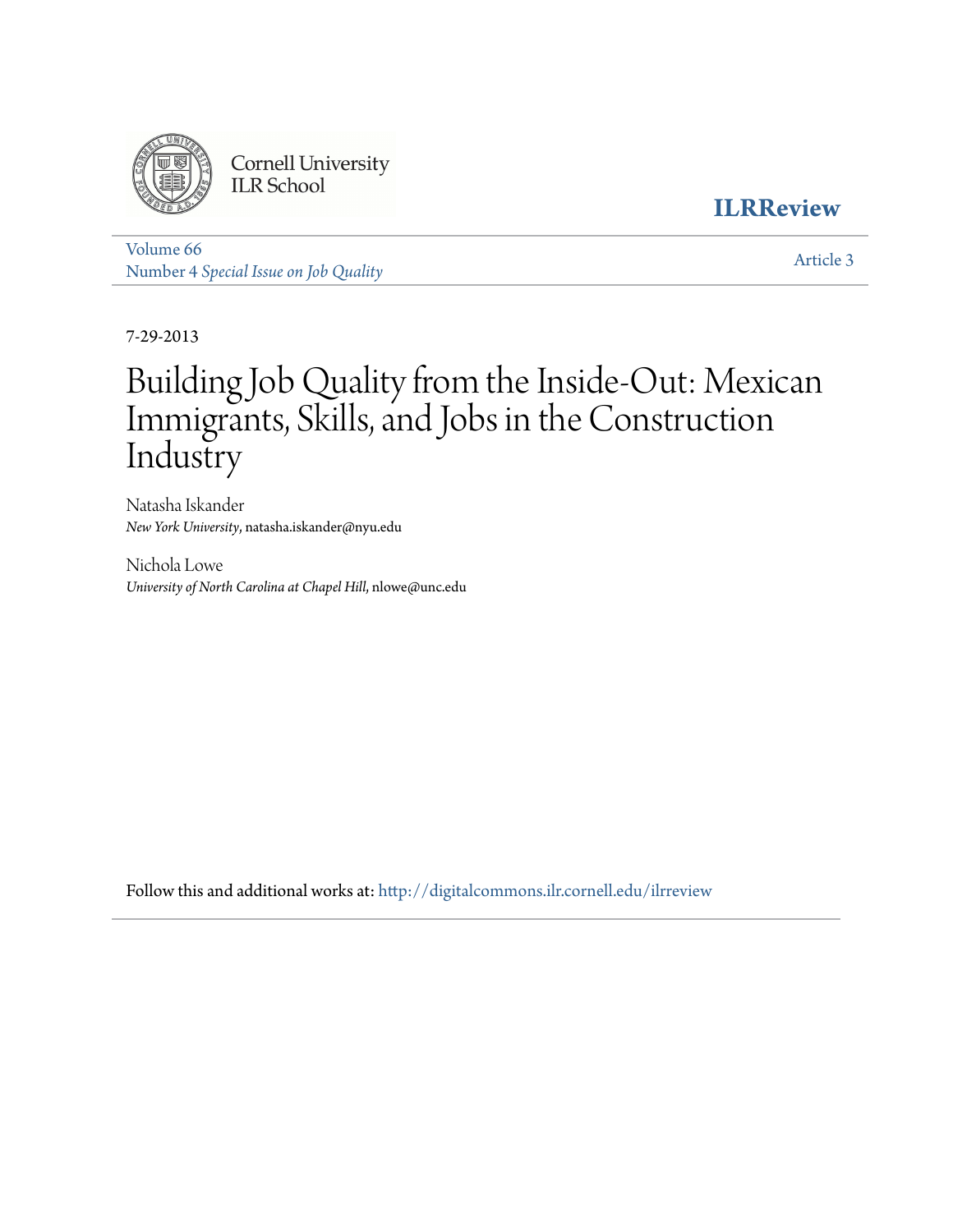## Building Job Quality from the Inside-Out: Mexican Immigrants, Skills, and Jobs in the Construction Industry

## **Abstract**

Using an ethnographic case study of Mexican immigrant construction workers in two U.S. cities and in Mexico, the authors illustrate the contribution of immigrant skill as a resource for changing workplace practices. As a complement to explanations that situate the protection of job quality and the defense of skill to external institutions, the authors show that immigrants use collective learning practices to improve job quality from inside the work environment—that is to say from the inside-out. The authors also find that immigrants use collective skill-building practices to negotiate for improvements to their jobs; however, their ability to do so depends on the institutions that organize production locally. Particular attention is given to the quality of those industry institutions, noting that where they are more malleable, immigrant workers gain more latitude to alter their working conditions and their prospects for advancement.

## **Keywords**

job quality, immigrant, internal labor market, skills, workplace practices

## **Cover Page Footnote**

Natasha Iskander is Associate Professor at New York University-Wagner. Nichola Lowe is Associate Professor at University of North Carolina at Chapel Hill. This project was funded by the MacArthur Foundation, the Sloan Foundation, UNC Office of Economic and Business Development, UNC Center for Urban and Regional Studies, UNC College of Arts and Science, UNC Global Research Institute, and the Wagner Research Fund at NYU. We would like to thank colleagues at the Global Research Institute seminar at UNC-Chapel Hill and also those attending the Trends in Job Quality Conference at Cornell University and the "Perspectives on the Determinants, Impact, and State of Job Quality" panel at the 2012 Industry Studies Conference for their insightful comments on an earlier version of this paper. We also want to thank dedicated research assistants at UNC-Chapel Hill and NYU-Wagner. Authorship is listed alphabetically. For information regarding the data and/or ethnographic methods utilized for this study, please address correspondence to natasha.iskander@nyu.edu or nlowe@unc.edu.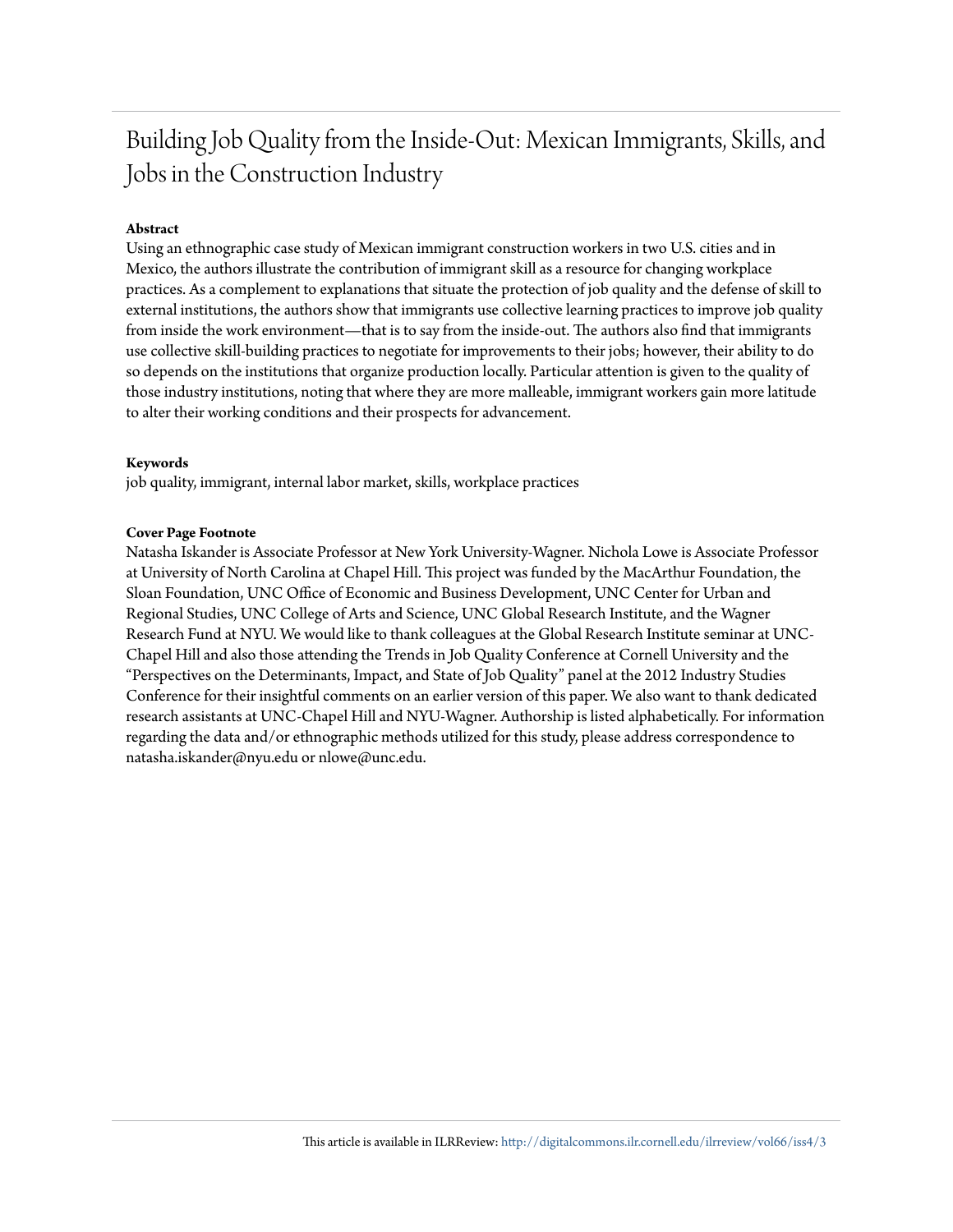## BUILDING JOB QUALITY FROM THE INSIDE-OUT: MEXICAN IMMIGRANTS, SKILLS, AND JOBS IN THE CONSTRUCTION INDUSTRY

## NATASHA ISKANDER AND NICHOLA LOWE\*

Using an ethnographic case study of Mexican immigrant construction workers in two U.S. cities and in Mexico, the authors illustrate the contribution of immigrant skill as a resource for changing workplace practices. As a complement to explanations that situate the protection of job quality and the defense of skill to external institutions, the authors show that immigrants use collective learning practices to improve job quality from inside the work environment—that is to say from the inside-out. The authors also find that immigrants use collective skill-building practices to negotiate for improvements to their jobs; however, their ability to do so depends on the institutions that organize production locally. Particular attention is given to the quality of those industry institutions, noting that where they are more malleable, immigrant workers gain more latitude to alter their working conditions and their prospects for advancement.

The U.S. labor market has changed dramatically in recent decades, creat-ing more meaningful and rewarding employment opportunities for some, yet considerable job and income insecurity for many others (Appelbaum, Bernhardt, and Murnane 2003; Kim and Sakamoto 2008). Common assumptions are that immigrants deemed low-skilled will experience these labor market changes in negative ways, and that they are largely confined to segments of the labor market in which jobs are low-wage and working conditions are dangerous and degrading (Mehta et al. 2002).

Scholars often attribute immigrant vulnerability to two reinforcing factors. The first is limited formal education, which creates more challenges for immigrant workers in navigating labor markets and securing better jobs

*ILRReview*, 66(4), July 2013. © by Cornell University. Print 0019-7939/Online 2162-271X/00/6604 \$05.00

<sup>\*</sup>Natasha Iskander is Associate Professor at New York University-Wagner. Nichola Lowe is Associate Professor at University of North Carolina at Chapel Hill. This project was funded by the MacArthur Foundation, the Sloan Foundation, UNC Office of Economic and Business Development, UNC Center for Urban and Regional Studies, UNC College of Arts and Science, UNC Global Research Institute, and the Wagner Research Fund at NYU. We would like to thank colleagues at the Global Research Institute seminar at UNC-Chapel Hill and also those attending the Trends in Job Quality Conference at Cornell University and the "Perspectives on the Determinants, Impact, and State of Job Quality" panel at the 2012 Industry Studies Conference for their insightful comments on an earlier version of this paper. We also want to thank dedicated research assistants at UNC-Chapel Hill and NYU-Wagner. Authorship is listed alphabetically. For information regarding the data and/or ethnographic methods utilized for this study, please address correspondence to natasha.iskander@nyu.edu or nlowe@unc.edu.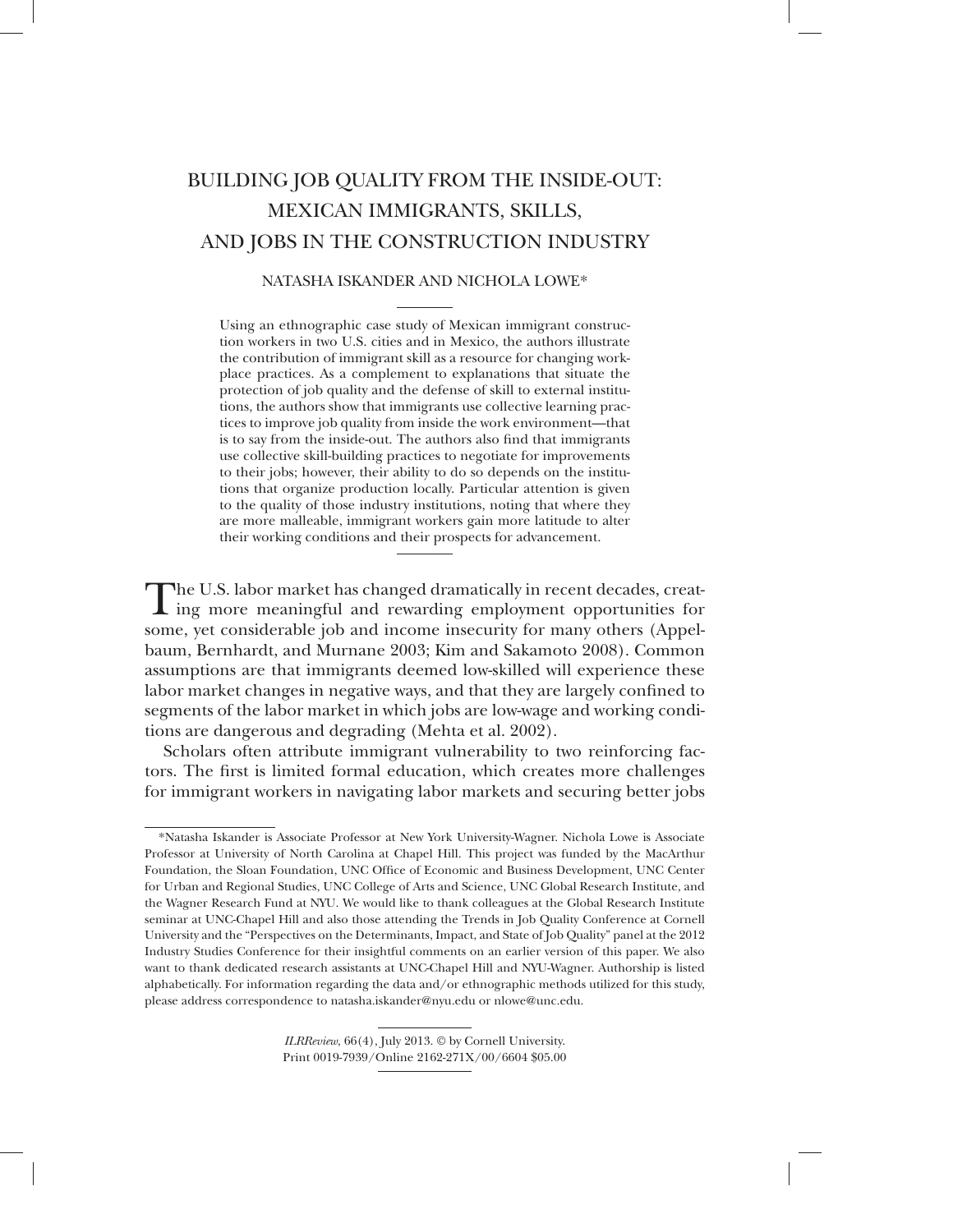(Enchautegui 1998; Gordon 2006). The second is the erosion of workplace protections (Bernhardt et al. 2008). These institutional protections, which range from union representation and enforcement of legal labor standards to entrenched social norms governing employment relationships, act as external mechanisms to safeguard job quality (Kalleberg 2011; Osterman and Shulman 2011). While many workers have suffered in recent decades as a result of a systematic weakening or dismantling of these protections, scholars presume that low-skilled immigrants in particular carry much of the burden of this institutional erosion. The dominant narrative is that immigrants viewed as low-skilled and lacking educational qualifications have few skill resources to use for occupational advancement. Thus, they remain trapped in dead-end jobs that provide limited financial security and tenuous job quality protections (Pérez and Munoz 2003; Gammage 2008; Kerwin and McCabe 2011).

This standard portrait glosses over a more complex set of mediating factors that shape how immigrant workers acquire and use skills. Drawing on a qualitative study of Mexican immigrants working in the construction industries of Philadelphia, Pennsylvania, and Raleigh-Durham, North Carolina, we present a more textured analysis of the relationship between immigrant skill development and gains in job quality. We shift from a traditional focus on external labor market institutions and their impact on employer behavior to investigate instead processes internal to the work environment through which immigrants transform workplace routines and environments. We first examine the skills that immigrants with low levels of formal education or limited participation in structured training programs may nevertheless possess. In particular, we analyze competence related to the performance of job-related tasks that workers may have learned through previous employment, including employment before migration. Second, we examine the extent to which immigrant workers are able to use existing or cultivated skills to affect and alter workplace practices and routines. These two lines of inquiry allow us to consider whether worker skill development and deployment within the workplace can be a source of institutional bargaining power for workers, and if so, under what conditions.

Our findings complement existing literature on immigrant participation in low-wage labor markets, illustrating the ways in which immigrants can and do use their skills to improve job quality (Greenwood and McDowell 1991; Rivera-Batiz 1999). We demonstrate the ways that immigrants considered "unskilled" execute complex work processes and leverage their ability to defend the quality of their jobs.

Our argument draws on qualitative research that focuses specifically on the micro-processes of skill development and demonstration that immigrants author in the workplace. This methodology, longitudinal and contextual in its approach, offers a window into the everyday processes through which immigrants marshal skills to change job quality from the inside-out. By limiting our industry focus, we are able to analyze how those skill-based processes respond to constraints and opportunities generated by the production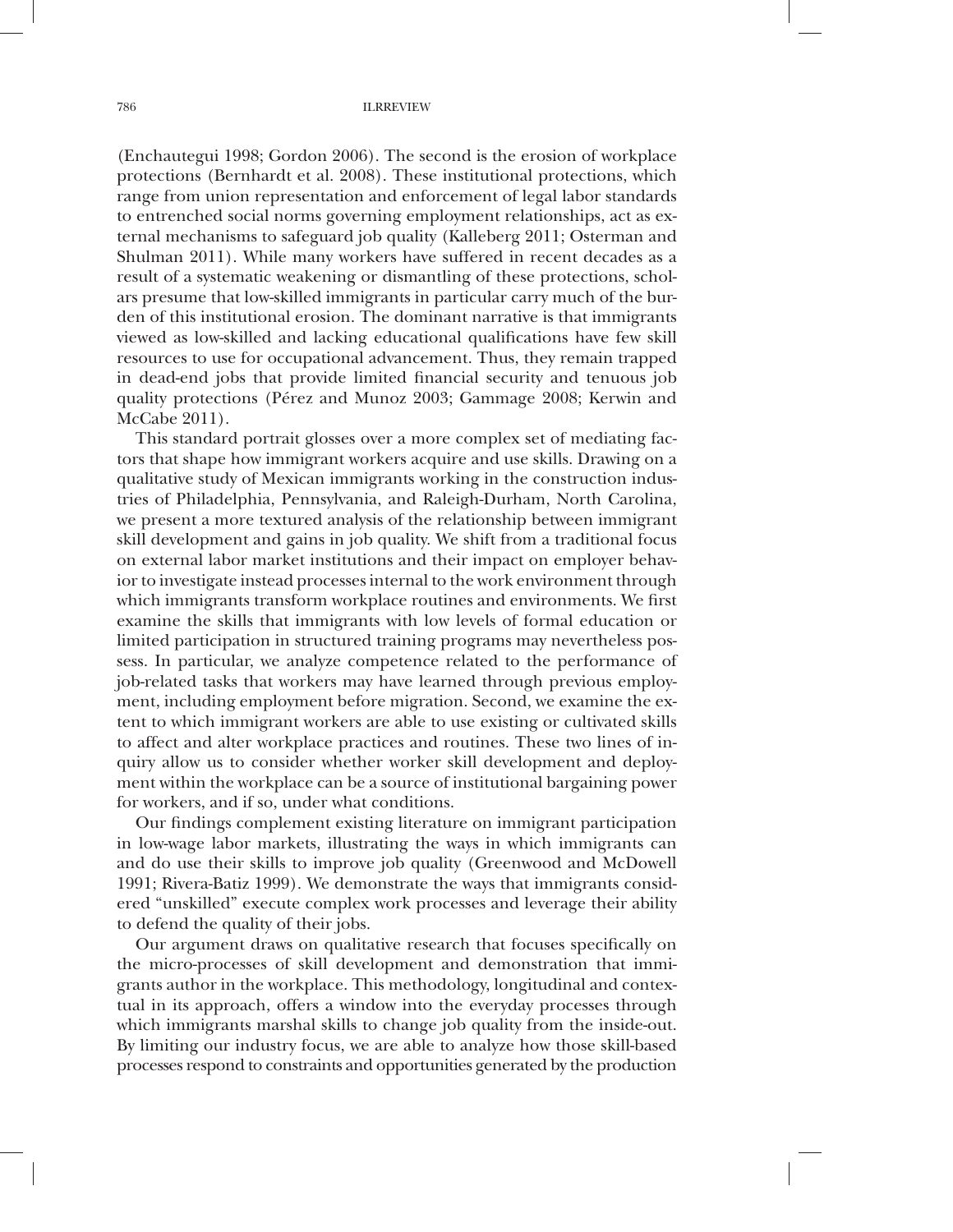requirements of the construction industry (Applebaum 1981; Palladino 2005). By exploring the construction industry in two different labor market contexts, we are also able to explore the ways in which localized institutions that structure production inform the emergence and evolution of immigrant skill-based bargaining strategies. This approach provides the basis for our argument that the skills immigrants develop cooperatively can be viewed as an alternative source of worker bargaining power that does not necessarily derive from immigrant participation in any broader labor movement or any explicit connection to external labor market institutions. Rather, as our ethnographic exploration reveals, it can grow out of immigrants' concerted engagement with, and modification of, the labor process at the worksite, and by extension from their engagement with the industry-specific institutions that govern their workplaces.

## **Connecting Skill and Job Quality**

The concept of job quality captures a diverse range of material and intrinsic benefits for workers. At a basic level, job quality is associated with quantifiable monetary gains, such as payment for hours worked, steady wage increases, and employer-funded health insurance and pension contributions (Osterman and Shulman 2011). But improvements to job quality can also be highly subjective and thus hard to quantify. In this article, we are particularly interested in gains that stem from workers' enhanced autonomy and control over their daily work environment, including how and when they apply and augment their skills (Jencks, Perman, and Rainwater 1988; Handel 2005). With this emphasis, our definition of job quality incorporates elements of what is often described as "job crafting"—defined as workers' ability to "shape their own work identities and work roles through personal construction of their jobs and the execution of the work" (Leana, Appelbaum, and Shevchuk 2009). Where we differ is in our exploration of skill use and deployment by workers. While studies of job crafting often presume worker agency involves matching existing skills to assigned tasks and activities (Wrzesniewski and Dutton 2001; Leana et al. 2009), we recognize the ability of workers to also draw on their skills and expertise to amend, enhance, and transform the tasks and activities they undertake at work. In other words, worker skill is not merely a resource for better job alignment but also an asset that workers use to innovate and improve daily work routines and work environments. By extending the concept of job quality to capture more creative forms of skill application, we open up the possibility to examine the ways that workers leverage their skills contribution to secure more tangible monetary and mobility gains as well.

The link between the deployment of worker skill and gains in job quality has long been noted by labor scholars. The emphasis, however, has been on the historic role that labor standards institutions (be they formal, such as laws and regulations, or informal, such as social norms) and the organizations that enforce them (including government regulatory bodies, unions,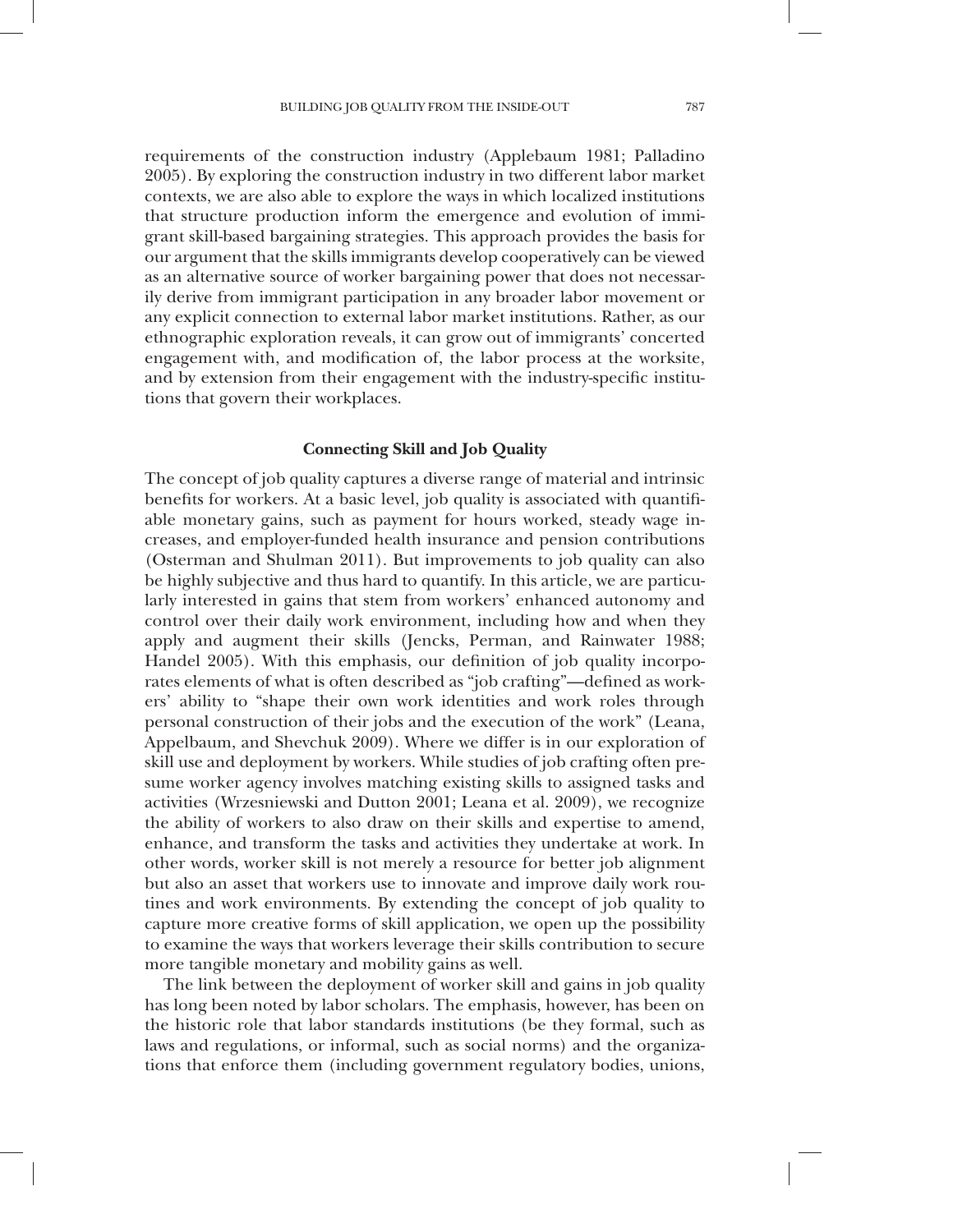and worker centers) have played in promoting and protecting worker skill (Osterman 2002). By creating formal markers to assign value to informal skill, through mechanisms such as seniority rules, certifications programs, and licensing requirements, these institutions have improved job quality for less-educated workers by making the skills they acquire through on-the-job learning processes more visible and easier to defend (Cobble 1991). In turn, these institutions reinforce worker demands for adequate compensation for the skills they contribute to the industries in which they work (Osterman 2002; Fine 2006).

As this implies, this institutional explanation attributes the quality of jobs held by less-educated workers almost exclusively to factors that are clearly identifiable and external to the workplace. In this sense, the analytic focus of this argument is "outside-in." And by extension, it presumes that the main leverage workers have in shaping and enhancing working conditions, especially those that pertain to the use of skills, is through external institutional channels. While nuanced and robust, this analytic approach risks overlooking strategies which workers themselves devise to reveal and defend their skill contribution from the "inside-out" and thus, potentially obscure this as an alternative source of institutional bargaining power for workers generally, and for immigrant workers more specifically. With this possibility in mind, how might we better situate a discussion of worker skill and workerauthored training processes as equally influential factors in improving job quality, and ultimately, in facilitating institutional change? The evisceration of external protective institutions in recent decades, including deunionization and weakened labor laws (Peck and Theodore 1998; Bernhardt, Dresser, and Hatton 2003; Valenzuela 2003; Erlich and Grabelsky 2005; Levy and Temin 2007), further reinforces the need to focus greater attention on internal sources of job quality.

Earlier writings on labor market institutions recognized an intimate link between processes of skill development at the workplace and opportunities for advancement within a given industry, occupation, or craft (Osterman 1984). Awareness of this relationship emerged initially from in-depth studies within organizations and places of work; these careful and largely ethnographic examinations of work processes revealed complex internal labor markets in which worker learning was related to job quality (Burawoy 1979; Juravich 1985; Thompson 1988; Leidner 1993; Ouellet 1994; Waldinger and Lichter 2003). They made clear that workers play a critical—although often underestimated—role in shaping the allocation of labor within a workplace and the conditions under which workers are employed. Peter Doeringer and Michael Piore (1971), in their classic analysis of internal labor markets, go so far as to contend that the on-the-job training that workers initiate and reproduce is *the* most important contributor to internal labor market formation, more so in fact than any of the formal structures that employers impose in an attempt to control labor processes.

In studies of internal labor markets, the characterization of worker-driven on-the-job learning begins with a definition of skill as applied knowledge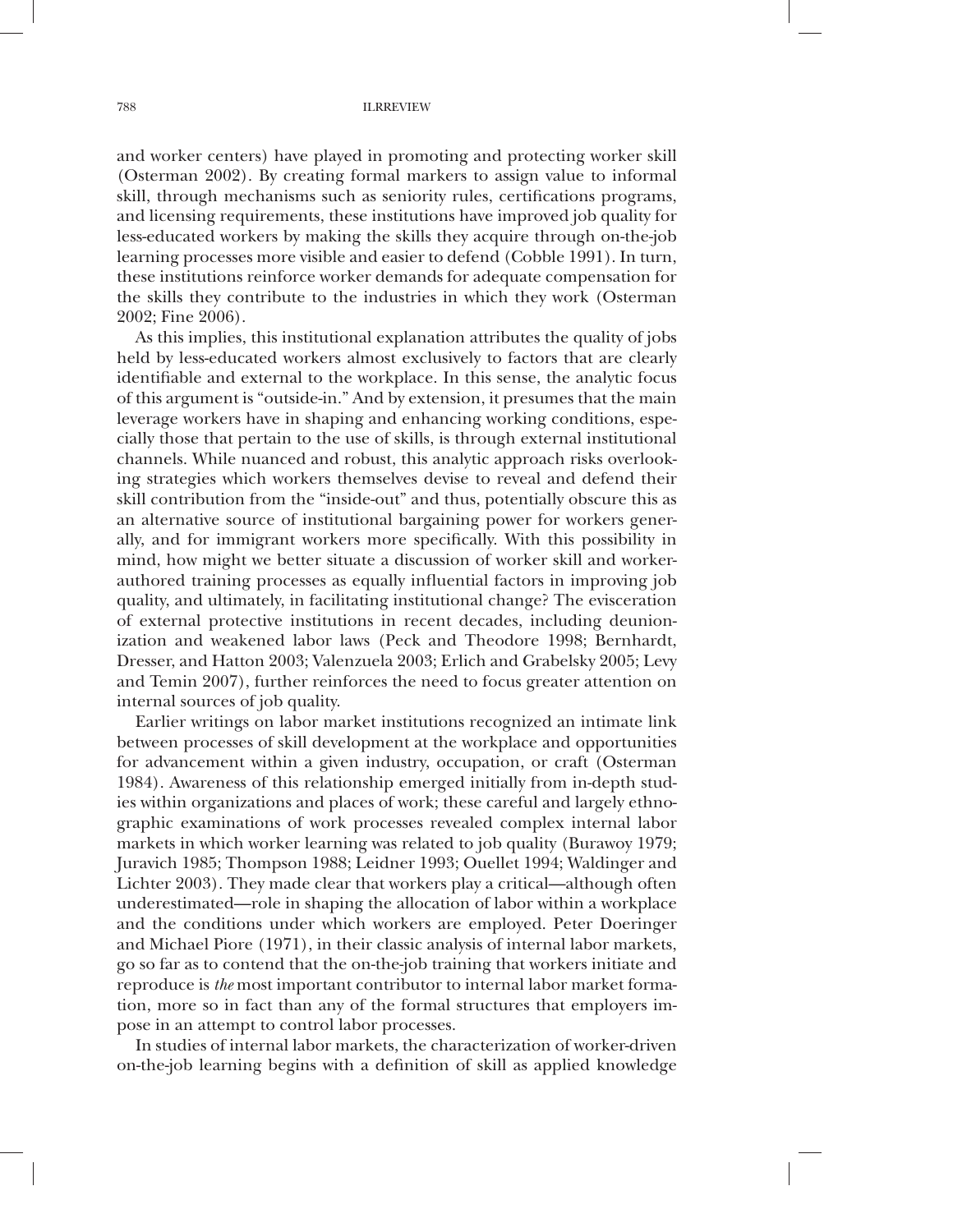that is not derived from classroom education or formal schooling, with its hallmark being its casual informality (Burawoy 1979; Kalleberg and Sorensen 1979; Juravich 1985; Bailey and Waldinger 1991). The everyday learning that occurs at the jobsite is collective: learning by and between workers depends on myriad social interactions at the worksite, including observation, experimentation, apprenticeship, "playing around with equipment" (Doeringer and Piore 1971: 19), demonstration, and a careful assignment of tasks by more experienced workers to promote contextual learning. As studies of cognition in the workplace have also underscored, this informal learning is so deeply folded into social interactions among workers and so integral a part of their routine performance of tasks at the worksite that neither employers nor workers can pinpoint precisely which social exchanges at work support learning and in what ways (Scribner 1984; Orr 1996; Rogoff and Lave 1999).

Still, the informality and invisibility of worker-driven learning processes does not mean they are unstructured or undefended. Doeringer and Piore specify that the social exchanges involved in on-the-job learning are tightly aligned with workplace custom, defined as "an unwritten set of rules based largely on past practice or precedent" (1971: 23). This custom can govern aspects of work ranging from discipline to compensation to the allocation of tasks. What is significant about the rules that workplace custom embodies is their function as an ethical barometer: They express what is considered "fair" and "just," and notions about what constitutes things like "a fair day's pay," "just cause for discharge," and "just treatment" stem from the normative weight of customary rules. Observers of internal labor markets have noted that of all the social interactions at the jobsite, the exchanges around the use and development of skill most powerfully shape and defend accepted norms and rules (Hill 1974; Burawoy 1979; Storper and Walker 1983). As workers trade understandings about how best to do their job and collaborate with one another to develop the skills to complete their responsibilities, they also exchange and reinforce normative understandings about the conditions under which they use their expertise (Scribner 1984; Juravich 1985).

Precisely because the social rules within a workplace or industry have enormous influence on wages, labor processes, and technical performance, the stakes around the collective skill-building processes that construct workplace custom are very high. Michael Burawoy, in his study of machinists at a Chicago agricultural equipment factory, for example, discusses the manner in which workers appropriate their productive function in the factory by turning their work into a game of "making out" over which they have some sway (1979: 81–86). Moreover, as stressed by ethnographies of skill in the workplace, when workers' use of skill threatens managerial objectives in explicit or fundamental ways, management may try to reassert its control. Tense negotiations, if not outright conflict or work stoppages, often ensue (Juravich 1985; Leidner 1993). These challenges may stem from worker efforts to improve the organization of production, to present alternative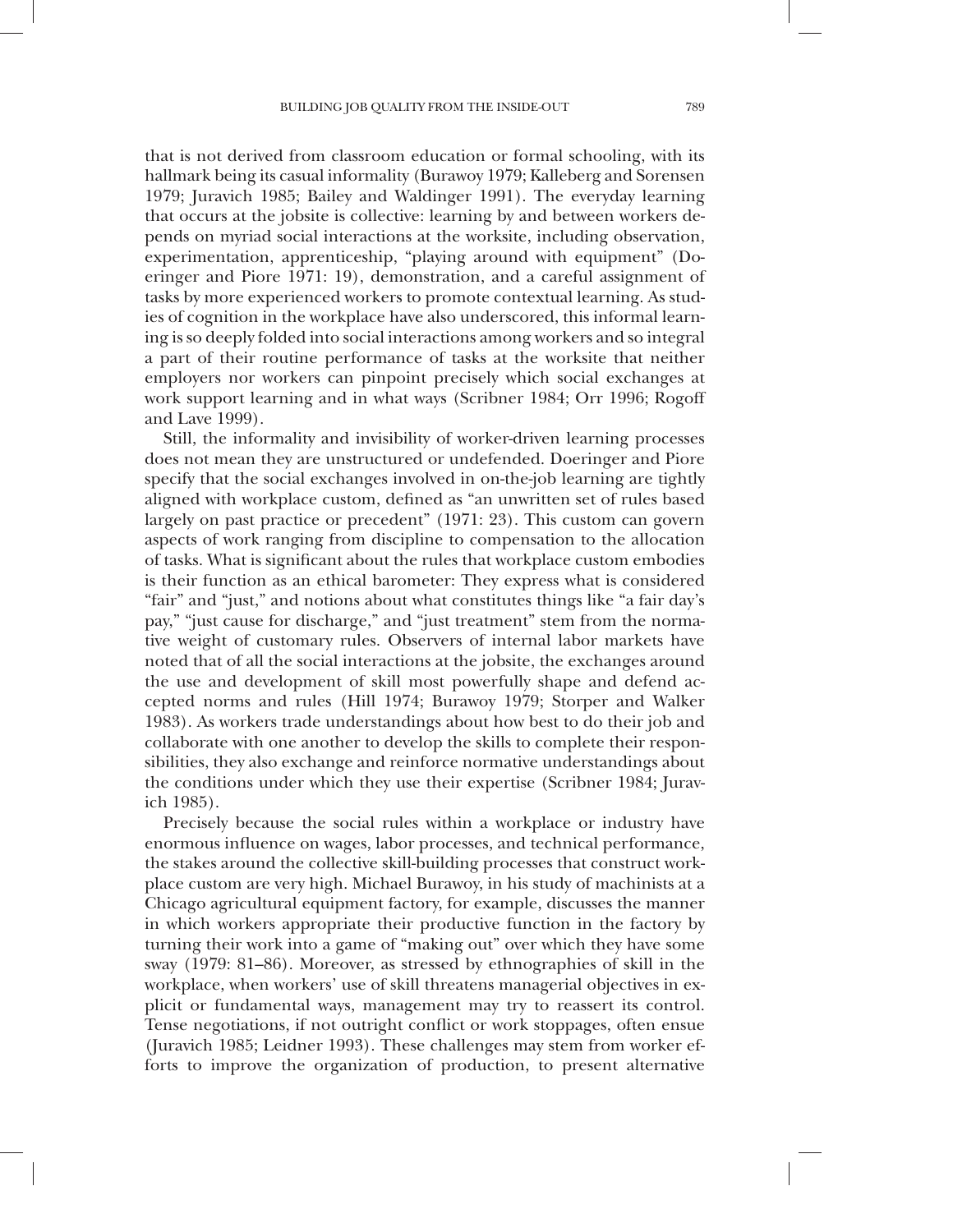interpretations of production problems and solutions, or even to produce at a pace that is significantly lower *or* higher than managerial expectations. The more collective this unsanctioned use of skill, the more it is perceived as a threat to managerial authority and the more acrimonious the struggle over the application of skill (Gordon 1981).

So, what role do external labor market institutions play in this context? Observers of internal labor markets suggest that they are structures that regulate the use of skill and reinforce the norms that govern the execution of expertise within an industry (Peck 1996). An example of this is the U.S. construction industry, where the emergence of formal bargaining structures that once demarcated the parameters of negotiations between employers and workers were tied tightly to the way workers have deployed their skill at the jobsite. As historical accounts of the rise of building trade unionism demonstrate, workers were first able to shape working conditions when they organized as work groups—that is, informal associations of workers at the jobsite (Price 1980; Galenson 1983; Palladino 2005). In both the United States and Britain, work groups in construction made demands about pay, hours worked, workplace jurisdiction, and training (Price 1980; Palladino 2005). Furthermore, the demands of these work groups were often strategically difficult for employers to challenge because workers anchored them in arguments about skill and its relationship to product quality (Haber and Levinson 1956; Price 1980; Applebaum 1981; Erlich and Grabelsky 2005) work groups often maintained that their claims represented the minimal requirements to guard against "botch jobs" (Galenson 1983).

On jobsites throughout the United States and Britain, these skill-based demands soon became workplace custom (Applebaum 1981). As the workers endured the brusque changes in negotiating power that accompanied the "boom and bust" periods of the construction industry, there was a push at the turn of the 20th century to formalize and strengthen these existing norms through labor unions that could better defend their interests and consolidate their power across skill specializations (Galenson 1983; Palladino 2005). Building trade unions insisted on explicit markers of skill and jurisdictional rules about how employers could use worker expertise (Steiger 1993; Palladino 2005; Paap 2006). Ultimately, however, building trade unions suffered the same pressures as other protective labor market organizations, and their weakening over the past two decades has resulted in the rollback of tangible gains in job quality (Erlich and Grabelsky 2005; Fine, Grabelsky, and Narro 2008; Theodore et al. 2008).

Given the well-documented erosion of these labor market institutions in U.S. construction and their diminished ability to protect job quality, can workers in this industry still use skill—and especially informal ability acquired on the job—to shape working conditions and generate binding workplace customs about fairness? With this study, we return to a workercentered approach to studying internal labor market dynamics to explore the influence that workers can have on workplace practices and standards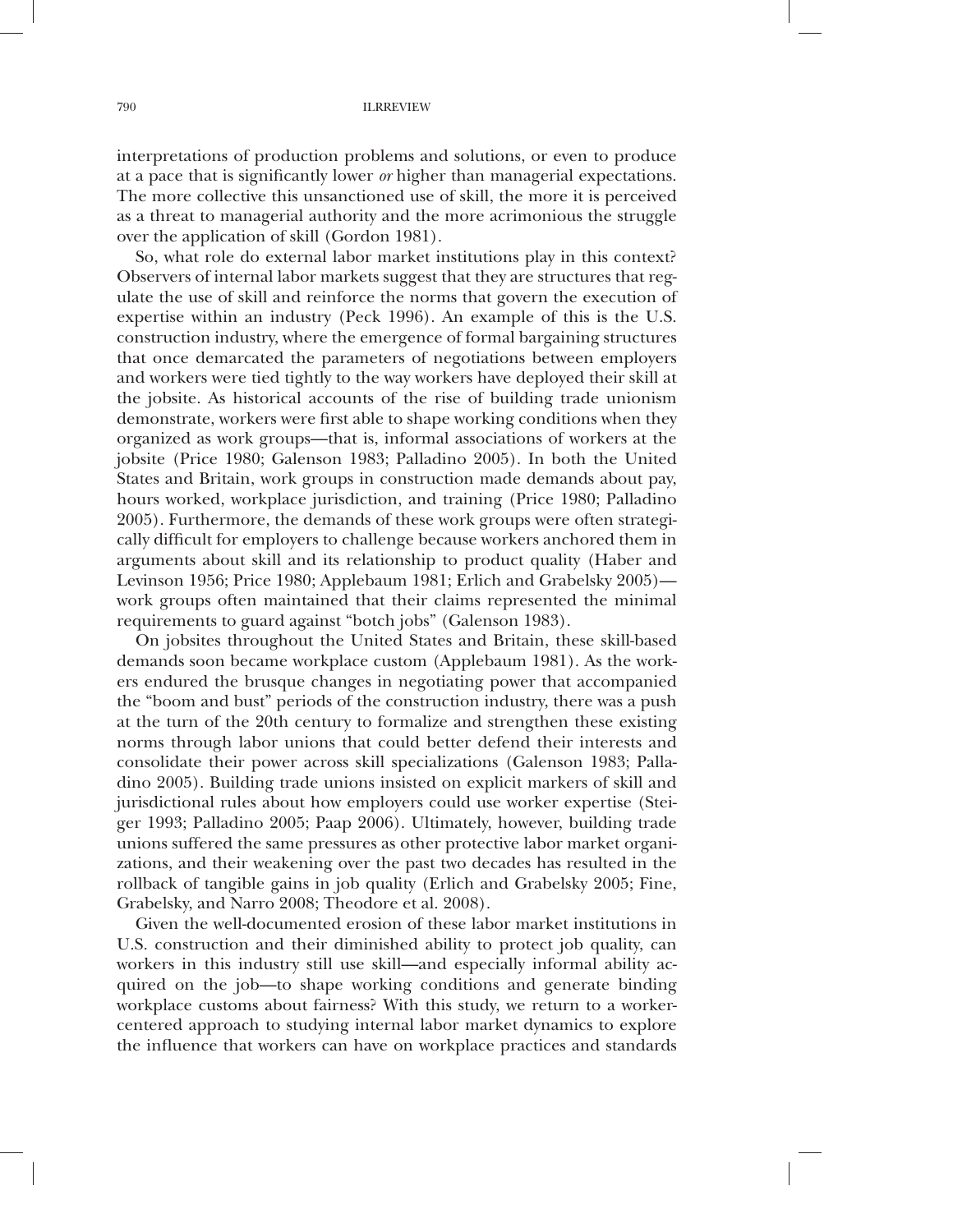through the collective deployment and enhancement of skill. This type of exploration requires the pursuit of two lines of inquiry.

First, it necessitates a detailed attention to the skills that immigrants possess and the ways they continue to develop and deploy those skills at the worksite. This involves an attention to skills not captured by years of schooling and that are often acquired on-the-job, often before migration, but equally it requires looking at social exchanges through which skill development becomes collective and what that may imply.

Our second line of inquiry starts with our recognition that the erosion of formal labor market institutions has meant that they can provide less of an external container for the contest over the use of worker skill and for the workplace and industry norms that result. This is particularly true for immigrant workers with limited access to external labor market institutions that strive to make skills visible. This shift suggests the need to pay attention to the impact that institutions other than those concerned directly with labor standards may have on immigrant workers' autonomy in determining how to use their skill at the jobsite. Especially important are localized institutional structures and routines that develop within industries in different labor market contexts and their function in controlling the ways in which workers learn and apply their skill. To what extent does the quality of those institutions matter, and what impact do the features of those institutions have on worker ability to marshal skills for improvements in job quality at the worksite? In the empirical portion of this article, we examine these issues with respect to Mexican immigrant workers in the construction industries of Philadelphia and Raleigh-Durham in the United States, in particular, how the malleability or inclusiveness of industry institutions shape workers' ability to use skills to affect job quality.

#### **An Industry-Centered Research Design**

During the first decade of the 2000s, the U.S. construction industry began to rely heavily on Latino construction workers. By 2007, Latinos represented more than 25% of workers employed in the industry and numbered almost 2.3 million. After the housing crash of late 2007, those numbers dipped somewhat, dropping by 300,000, but even in the wake of the construction downturn, Latino workers remained a mainstay of the industry's labor force. Throughout the early 2000s, Mexican immigrants represented the lion's share of Latino workers in construction and continue to do so. In 2007, more than 60% of the 2.3 million foreign-born Latinos in the industry were from Mexico, and throughout the decade they represented the majority of new entrants into the industry (Kochhar 2008).

From late 2006 through early 2010, we analyzed patterns of labor market incorporation and skill development for Mexican immigrants in the construction industries of two U.S. cities: Philadelphia, Pennsylvania, and Raleigh-Durham, North Carolina. Mindful that labor market environments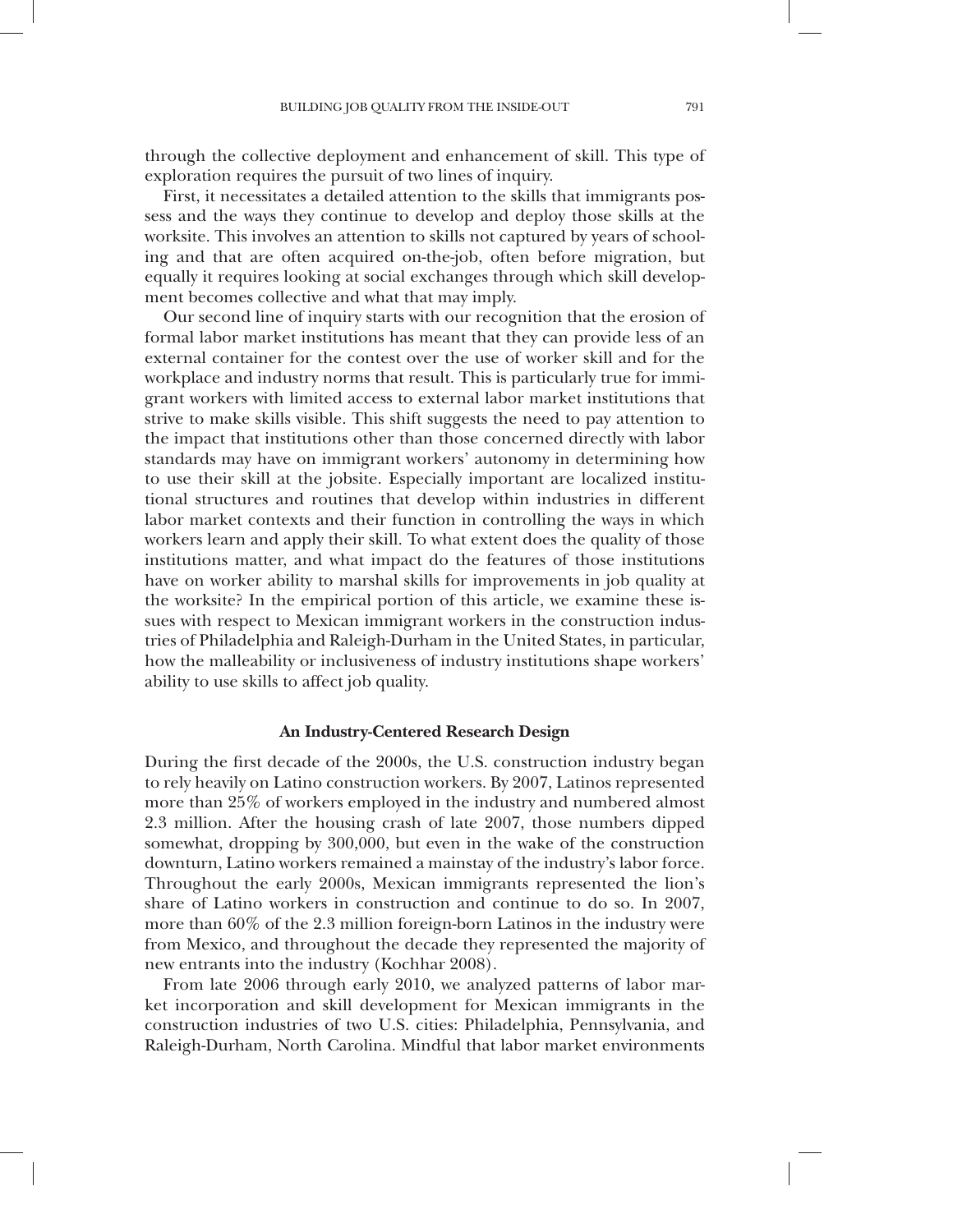differ considerably across the United States, we chose these two urban areas where radically different institutions govern their construction industries and mediate immigrant participation: As far as construction is concerned, Philadelphia is still very much a union town whereas Raleigh-Durham is solidly ensconced in a right-to-work state. We conducted interviews with a range of industry actors, from representatives of industry associations to officials from government regulatory agencies, and high-level supervisors and employers. Our interviews addressed the structure of the labor market, the organization of production, and the incorporation of Mexican and Latino immigrants in industry labor processes.

At each of our research sites we interviewed approximately 100 immigrant workers (96 in Philadelphia and 115 in Raleigh-Durham). We used a variety of sampling methodologies to connect with immigrant workers: We approached immigrants in community locations, such as taquerías, corner stores, soccer games, and cultural fairs; we made announcements about our research in local Spanish-language Catholic masses and asked for volunteers to participate in the study; finally, we relied heavily on snowball sampling, asking immigrants we interviewed to put us in contact with friends and colleagues who worked in the construction industry. The interviews were all conducted in Spanish and explored employment trajectories, skill development practices, and working conditions on jobsites. They varied in length depending on the flow of the conversation from 20 minutes to several hours, and many of our interviewees spoke with us on several occasions. We complemented individual interviews with several focus group conversations, with numbers of participants ranging from three to twelve. Many of these group conversations were involved, lasting in some cases more than three hours. While some of the interviews were conducted in community spaces, many were conducted on jobsites or nearby. Cognizant of the importance of context to the way that skill was understood and constructed, we visited numerous construction sites where interviewees were employed and observed work practices as they unfolded. Although members of our sample conducted small jobs on their own account on the side, or to hold them over until they had found employment with a contractor, the majority of immigrants we spoke with worked as steadily for an employer as the cyclical nature of the construction industry in both cities allowed.

In an effort to better identify and contextualize the skills that the Mexican immigrants in our study brought to U.S. labor markets, we interviewed construction workers in Mexico, including return migrants with considerable U.S. construction industry experience. To that end, we conducted interviews with more than 75 workers and institutional actors in the Mexican construction industry in Mexico City, Monterrey, and Puebla. Finally, we completed site visits on construction projects in both large urban centers and the interviewed immigrants' villages of origin.

Our fieldwork and our data analysis was recursive and longitudinal (Dabbs 1982; Van Maanen 1982). The theoretical concepts that we used to consider our interview findings—with particular emphasis on notions of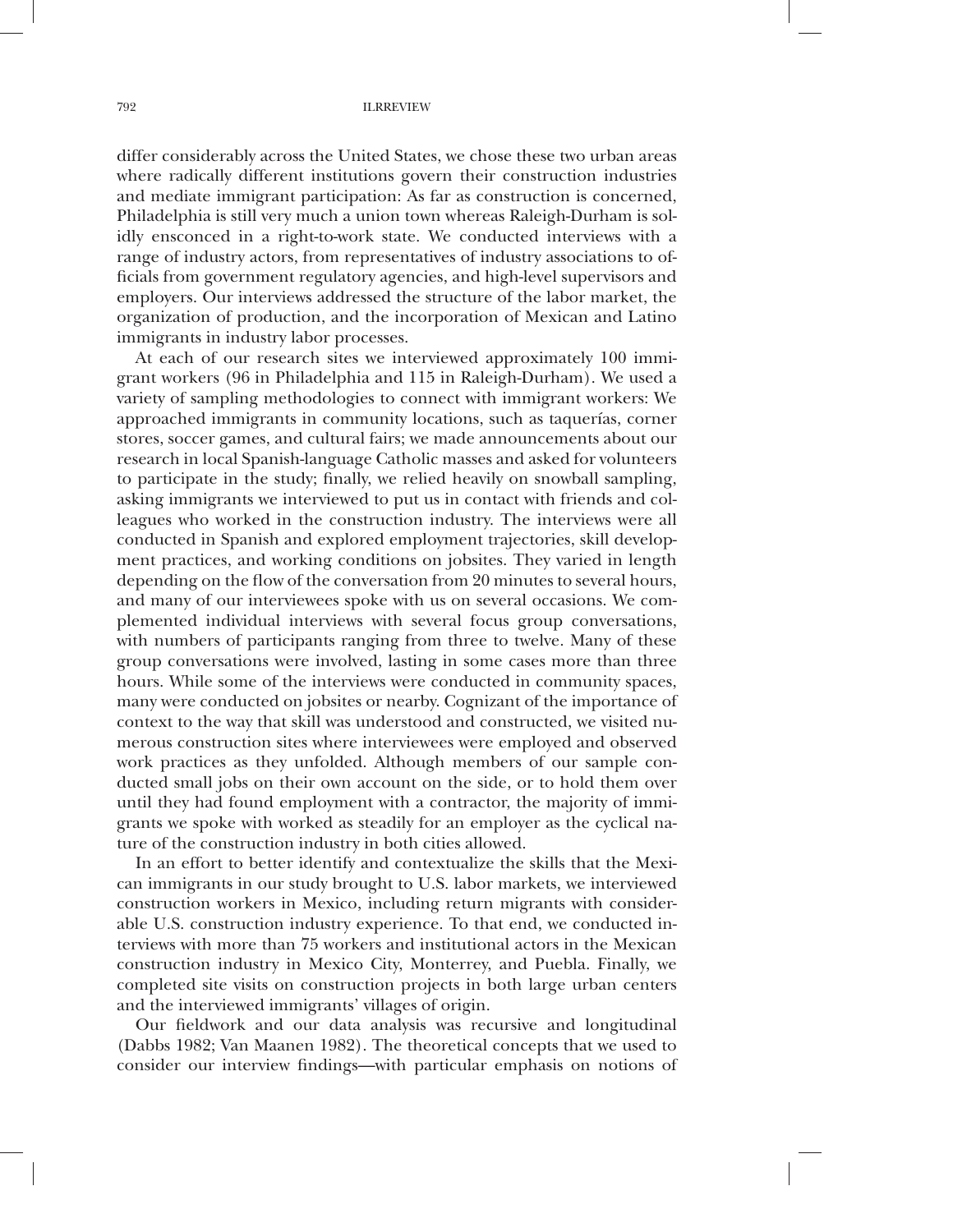skill and its implications for work processes at the jobsite—were continuously revisited and refined as we collected more data (Van Maanen 1979; Dodge, Ospina, and Foldy 2005; Burawoy 2009). For example, our understanding of the meaning and significance of building approaches in Mexico and the United States rested on an initial round of interviews in Philadelphia and Raleigh-Durham that indicated to us that our respondents were trying to communicate aspects of skill that were difficult to articulate in the abstract and thus necessitated our travel to Mexico to conduct fieldwork there. After returning, we were able to ask questions about skill, referencing specific Mexican training and construction practices to explore their implications for the ways Mexican immigrants navigated their worksite in the United States. Over the course of our research, we continually refined our understanding of the various meanings that immigrants attached to concepts such as skill, learning, collaboration, and advancement and explored the specific connections of those concepts with their notions of autonomy, respect, dignity, and other qualifiers of job quality that they identified (Applebaum 1981; Dodge, Ospina, and Foldy 2005).

Our research was also highly contextual: We grounded our study in a single industry in order to narrow the skill spectrum to those required by construction, but we situated our research in cities where the segment of the industry in which immigrants participated was structured by contrasting industry institutions. This variance allowed us to explore how differing institutions informed the processes by which immigrants deployed and developed their skills at the jobsites we visited (Locke and Thelen 1995). Stated differently, rooting our research in Philadelphia and Raleigh-Durham in this way allowed us to analyze the relationship between institutional macrostructures and the microprocesses of immigrant skill use and development (Lave and Wenger 1991; Burawoy 2009)—and ultimately, the ways in which the interplay between these two levels created openings for improvements in job quality.

Our interviews revealed that while the immigrants in our study had minimal levels of formal educational, with many not even having attended high school, the skills they possessed bespoke a more nuanced picture than their educational levels would suggest. We found that Mexican workers brought robust skills to their jobs and that their employers used these abilities to significant effect. In both sites, approximately 60% of the Mexican immigrant workers we interviewed had acquired construction experience before migrating to the United States. Moreover, we found that, by and large, this experience was extended and sophisticated. While virtually all of the immigrants who had worked in construction in Mexico had helped build family homes, including their own, in their hometowns, more than half had also worked on high-end residential, commercial, or infrastructure projects in large metropolitan centers. Their tenure in Mexican construction varied from several months to several years, with many of the immigrants we interviewed working in the industry in order to earn the capital necessary to cover the costs of migrating to the United States. In the process, they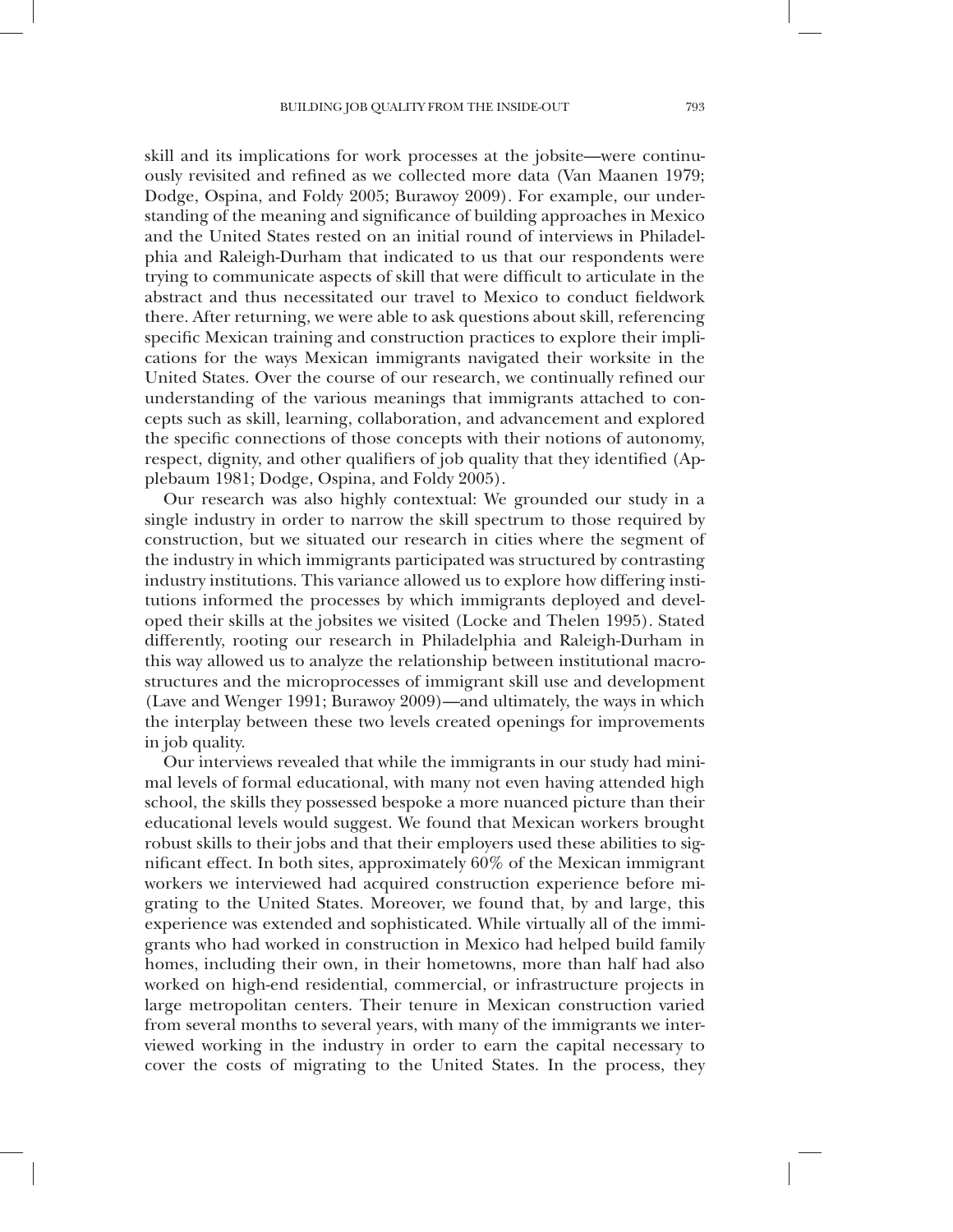acquired deep experiential knowledge of a wide range of complex building structures and of the construction techniques required to complete them.

## **Immigrant Skills across Institutional Settings**

Although Mexican immigrants who had worked in construction before migrating to Philadelphia or Raleigh-Durham arrived with broadly similar skill profiles, the way they and their less-experienced compatriots were integrated into the construction industry differed markedly by city. In Philadelphia, building trade unions still commanded a sizable share of the construction market, up to 60% according to city government, and dominated luxury residential and commercial construction projects in the city center. Mexican immigrants, shut out of these quality jobs, were relegated to largely informal labor markets for housing construction and renovation; and the small-scale contractors and freelance "flippers" who predominated in this segment of the industry leaned heavily on this influx of labor.

In Raleigh-Durham, in a right-to-work state with few institutional barriers to the use of immigrant labor, construction contractors, both commercial and residential, were enthusiastic employers of Mexican immigrants. They integrated Mexican workers into projects ranging from large-scale housing developments to commercial and industrial projects. According to recent estimates, Latino immigrants made up around 75% of the state's urban construction workforce during the period covered by our study, and Mexican immigrants constituted a significant portion of that group (Iskander and Lowe 2010).

Despite different institutions and patterns of integration of immigrant labor, employers in both cities benefited significantly from the skill base Mexican immigrants brought with them. While employers in both cities were often unable to trace the qualities they saw in their Mexican workforce back to previous construction experience in Mexico, they consistently described Mexican immigrants as "quick learners" and "flexible": Comments such as, "They apply themselves and learn fast," "You can ask a Mexican worker to do anything and he will do it well without complaining," "These guys *want* to work and it shows," and other variants were common refrains in our interviews.

Mexican immigrants were "quick learners" because they were able to absorb new construction techniques rapidly by referencing their previous building experience. This was true whether the new techniques involved the use of certain precision tools and prefabricated materials uncommon in Mexico and thus unfamiliar to the immigrant workers or whether the techniques involved U.S.-specific approaches to materials, like concrete, with which Mexican workers were already familiar because of their widespread use on Mexican construction projects. The reflections of Rigoberto, a Mexican immigrant to Philadelphia who had worked on large-scale projects in Mexico City, were typical of those we heard: "Most everything I know, I learned in Mexico. You just have to watch the process once or twice, and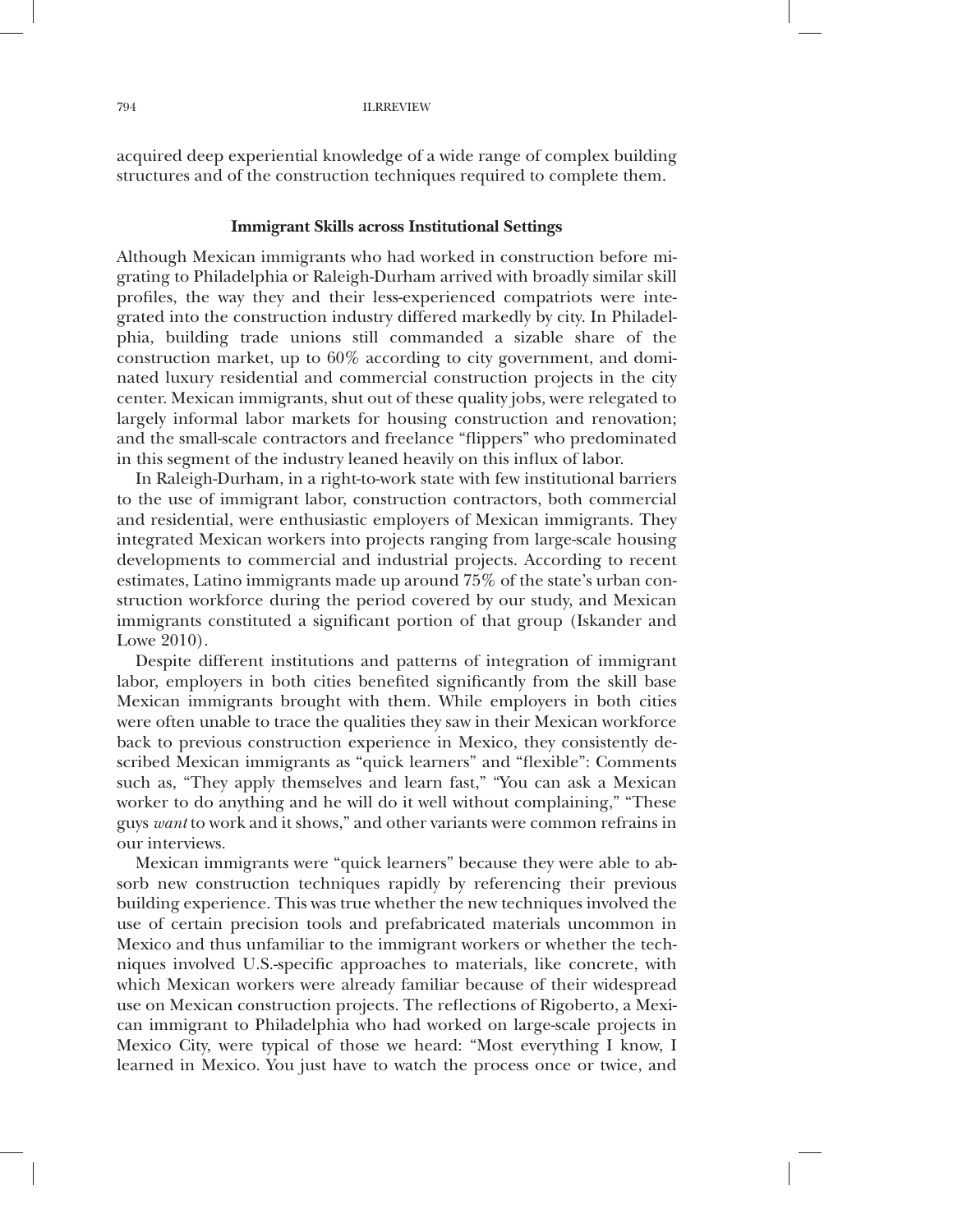then you understand how they do things here. Even the tools, once you figure them out, make your life easier." Similar experiences were noted in Raleigh-Durham, where immigrants referenced the "techniques" and "methods" they brought from earlier construction work in Mexico, with one immigrant worker, for example, estimating that up to 70% of the skills used on a daily basis in North Carolina were developed initially in Mexico.

Second, immigrants with Mexican construction experience tended to have a much wider repertoire of skills than was typical of U.S. construction workers who had not completed an extended apprenticeship program (Lee 1981), especially those U.S. workers who were more likely to have specialized abilities in a single task area acquired through contractor-sponsored training (Agapiou, Price, and McCaffer 1995). Employers and supervisors interviewed for this project often acknowledged greater breadth of skill among their Mexican immigrant workforce in comparison with native-born workers. This range stemmed from the value placed in the Mexican construction industry on the conceptual and practical understanding of the relationship between the elements of a building—how foundation related to roof pitch, for example—and the capacity to perform the range of tasks needed to protect and reinforce those connections. In Mexico, being what is called a *todologo*—a specialist in everything—is critical to occupational advancement: To become a construction supervisor, a worker is expected to develop mastery in several different task areas, such as carpentry, masonry, or plumbing (Bueno Castellanos 1994). In the United States, by contrast, concentrated knowledge in a particular area of building facilitated worker demonstration of skill and the opportunities for occupational advancement that came with it.

Although employers in both cities benefited from the learning ability and flexibility of Mexican immigrants, skill advantages of immigrants with previous construction skill did not automatically translate into measurable, external indicators of job quality, such as high wages reflective of deep skill, retention and promotion, or benefits. Our interviews confirmed that low wages, inconsistent work hours, safety violations, and barriers to career advancement remained a significant challenge for many immigrant workers in both Philadelphia and Raleigh-Durham. In Philadelphia, for example, wages for most Mexican immigrants in the housing market hovered at around half the hourly wages for all construction workers in the city (union and nonunion alike) (Bureau of Labor Statistics 2008) and remained within a fairly narrow band of \$80 to \$120 per day regardless of the complexity of the tasks carried out or the quality delivered. Furthermore, injury rates in our sample were quite high: One in three workers we interviewed reported suffering a work-related injury during their time in Philadelphia, which averaged less than four years. In Raleigh-Durham, workplace injuries were much less common as a result of strict enforcement of safety standards at most large-scale construction sites. Nevertheless, immigrant workers in Raleigh-Durham sometimes suffered as a result of work intensification, even to the point that they felt pressured to skip much-needed breaks.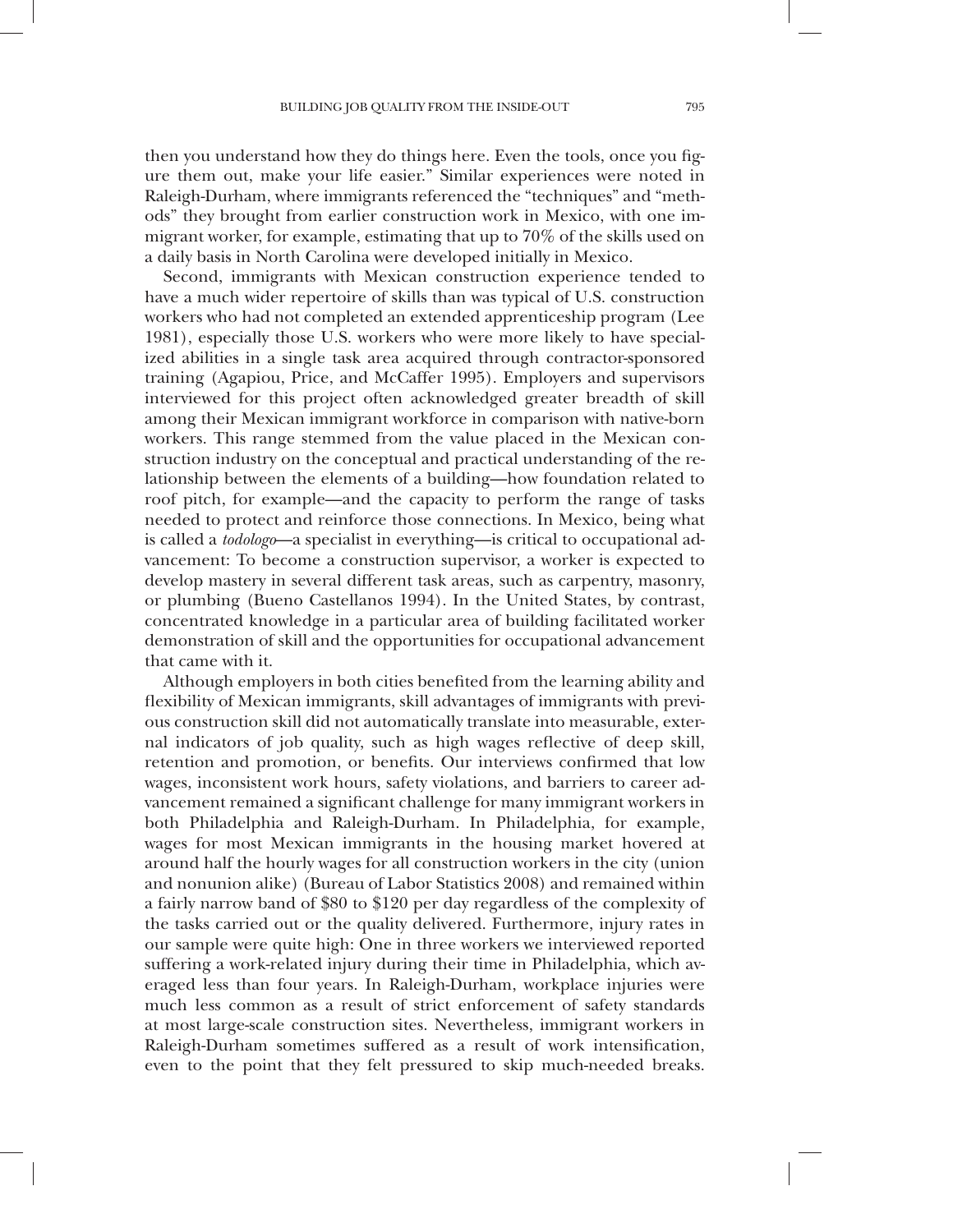Furthermore, the task specialization on the worksite combined with the adaptability of Mexican immigrant workers limited the need for training investments and allowed many contractors in Raleigh-Durham to simply treat their immigrant workers as interchangeable and easily replaceable.

Additionally, broader institutional constraints to immigrant mobility stemmed from immigration regulations in both cities that prevented workers from easily extending their labor market boundaries or averting bad employment situations by establishing themselves as independent contractors. The Secure Communities and 287g programs, which mandated the verification of legal status of immigrants detained for even minor infractions, discouraged many undocumented immigrants from opening their own business. These factors were compounded by the inability of undocumented immigrants in both cities to acquire driver's licenses, thus further restricting their employment or entrepreneurial alternatives (Iskander, Lowe, and Riordan 2010). The challenges that immigrants faced due to the erosion of many labor market institutions and exclusion from those that remained were not insurmountable, however, as further exploration of the ways that immigrants used skill strategically at workplaces in both our research sites demonstrates.

#### **Inside-Out Changes in Workplace Practices**

Attention to the way immigrants applied the skills they brought to, and further developed at, their worksites revealed the strategies that immigrants used to acquire greater control over their work environment, and in turn, to redefine the scope and quality of their jobs. Quality improvements significant to the workers we interviewed were not just monetary in nature (i.e., wage hikes or employer-financed benefits), but also included actions that resulted in more meaningful forms of work, improved worker prestige, and better job security. In both Philadelphia and Raleigh-Durham, Mexican immigrants deployed skills as resources for altering the structure of production and for innovating around new construction and training techniques. This role as actors who improved production systems allowed them to amend labor processes in ways that also upgraded their working conditions; their skill, when applied and with its value demonstrated, became a source of bargaining power. However, the locus of this activity and how it influenced job quality depended on local institutional context and most specifically on those institutions that governed the organization of production.

Because Mexican immigrants in Philadelphia were confined primarily to low-end housing construction and renovation, they had more limited labor market mobility than we observed in North Carolina. Within this narrow slice of the construction industry, however, they still enjoyed considerable discretion. In part, this was because they dominated the labor market, representing the virtual totality of workers on renovation and reconstruction jobs in center and south Philadelphia. But more important, the autonomy they enjoyed stemmed from the fact that their employers were often literally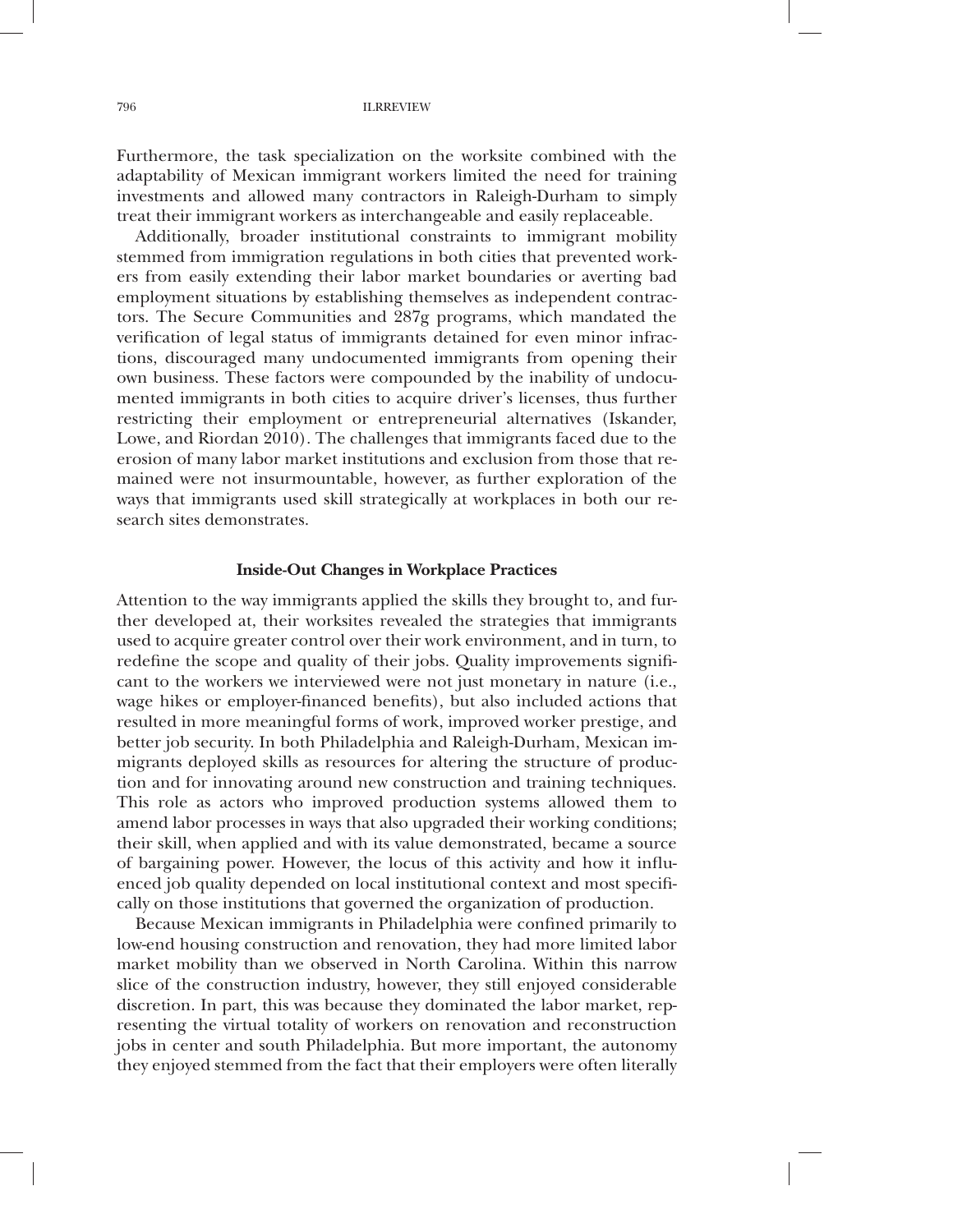and figuratively absent from the jobsite. The small-scale contractors or freelance "flippers" who hired them often arrived in the morning to provide supplies and give direction and then would not return until the end of the day or the following morning. Rarely did employers provide intensive or even steady supervision of labor processes, and for many of them, the language barrier made it impossible to give extensive description of the construction processes they wanted workers to employ. As one worker we interviewed explained, "Sometimes you don't really understand what they are asking you to do and how they want you to do it, but you know they are coming back at 4 pm—that much is clear—so you are going to just figure it out." Frequently, the employers themselves had less than full expertise in construction processes. Some of the contractors were experienced building tradesmen who had worked and trained on union construction jobs, while others were amateur contractors or professionals in related fields, such as architecture and engineering, who did not have deep or robust construction skill. Most checked the quality of the construction process by evaluating only the finished product. This employment arrangement meant that employers played a marginal role in structuring day-to-day labor processes on the jobsite. Institutional norms about how work should be organized in this informal segment of the industry were, from the workers' vantage point, highly malleable.

Workers used the latitude this arms-length supervision provided to organize their work processes as they saw fit. According to immigrant descriptions and corroborated by our own observation on worksites, they took advantage of the autonomy they enjoyed to coordinate their efforts in interpreting construction challenges endemic in the rehabilitation of the wood-frame and brick row homes characteristic of northeastern U.S. cities. Confronted with new tools, materials, and construction approaches on their U.S. jobsites, they self-organized in ways that supported knowledge sharing and experimentation. In most cases, they borrowed heavily from the flexible and holistic approaches characteristic of Mexican construction. They opted for heterarchical teams in which the worker who had the most expertise in the task assigned would take a temporary leadership role. Interactive mentorship was a central feature of the work teams in Philadelphia: Although workers most familiar with a given construction task would teach others on the team what they knew, the learning went both ways, as lessexperienced workers used their questions to point out slippages between the knowledge that their mentors brought from Mexico and the construction materials they encountered. For example, questions about why cement for brick mortar repair needed to be much more liquid than for other uses elicited reflections about how pointing—repairing red brick facades—was different from laying mortar in the construction of the cement walls that are ubiquitous in Mexico. Collective improvisation with unfamiliar tools and materials was another common practice. Several workers would contribute their recollections of previous experiments, their ideas, and their observations as they applied tools, some of which were highly specialized and not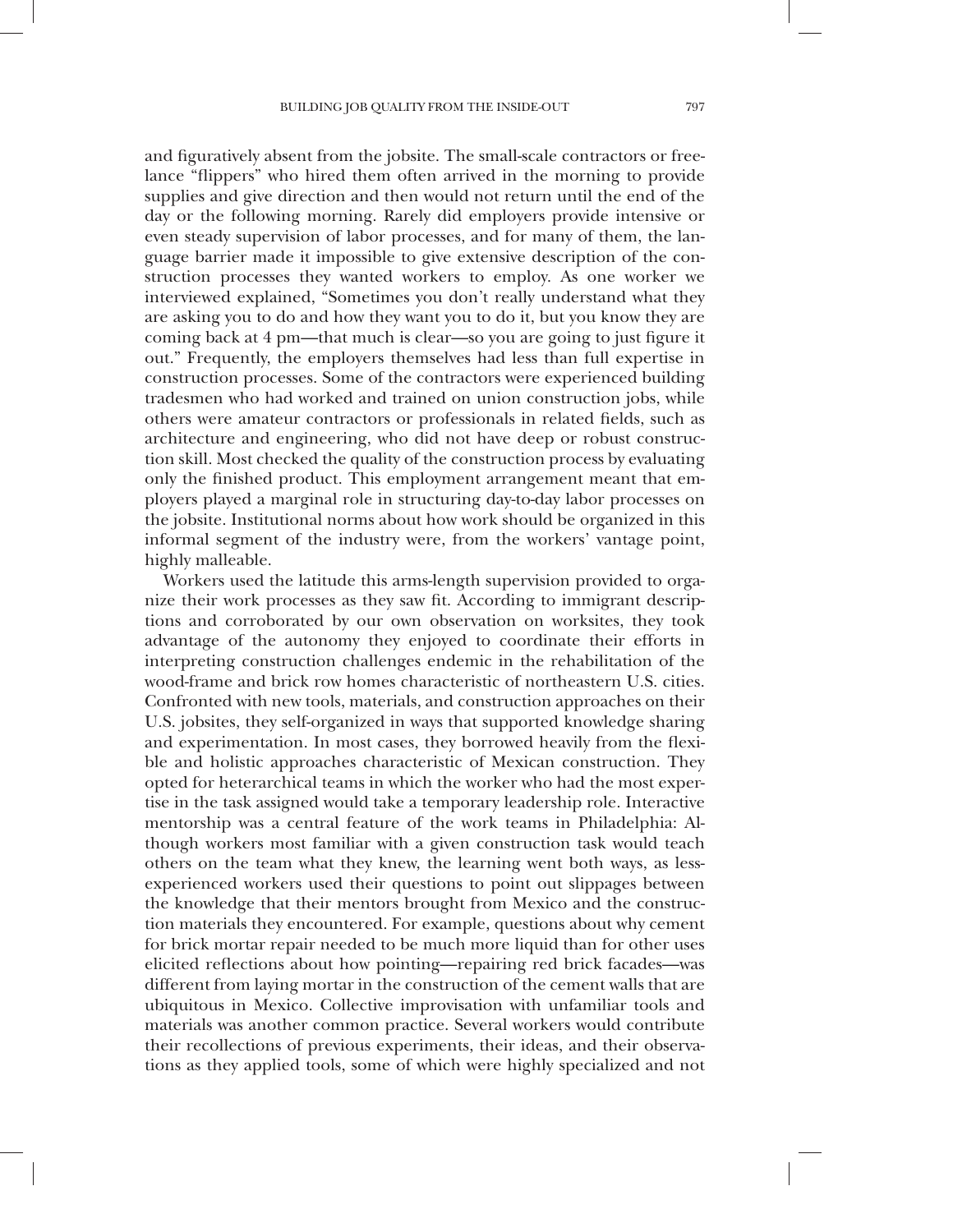widely used in Mexico, to coax desired outcomes from new materials that workers were still mastering.

As workers developed these skill-building practices, they cultivated a set of norms—or workplace customs—that governed learning on the jobsite but went beyond a narrow focus on procedural skill acquisition to cover worker interaction and job quality. Skill was generally viewed on work teams as a shared resource; workers explained that a strong expectation at worksites in Philadelphia was that they all participate in and value the process of teaching and learning. "The most important thing for learning and teaching on the job is respect . . . respect for each other and for your *compadres* who have worked in construction for a long time," explained Rafael. Another worker, Juan, explained that the workplace norms around learning became clear to him during an incident in which he violated them. Tired of carrying cement bags from one end of the site to the other, recounted Juan, he began a work slowdown to show his displeasure. His actions meant that his colleague who was mixing the concrete had to wait for more cement, and the mixture he was working on was compromised. "So he told me, 'If you want to do more than haul cement, you have to first learn how to mix it right, and for that, you have to respect those who can teach you.' I went home that night, and I thought hard about what my co-worker had told me, and the next day I started paying more attention to what others were doing and trying to learn new things."

Over time, the collective learning practices that workers developed led to innovations in production techniques. Among the innovations they authored were more cost-effective uses of cement, more efficient approaches to drywall and plastering especially tailored to the rehabilitation of the 19thcentury housing stock in downtown Philadelphia, and more adaptive techniques for repairing brick wall facades. The work product of these immigrant teams differed from employer expectations, drawing attention to the fact that the process by which the task was executed differed from what they had come to regard as accepted practice. Such changes were generally appreciated as improvements in product, although they also emerged as sites of tension and contest with employers. Our interviewees widely reported that their employers were reluctant to grant them the explicit freedom to experiment and innovate. For immigrant workers, however, the collective practices of improvisation and learning were a core workplace norm that they came to regard as central to job quality and their dignity as workers. They viewed their autonomy to self-organize as the basis for these upskilling practices and relied on their finished work product to defend the collaborative learning processes on which they rested.

In engaging in this conflict, immigrant workers used their employers' absence from the worksite strategically. To gain leverage in negotiations with their employers, they pushed discussions over how they should apply their skill back onto evaluation of their finished work. A common refrain among the immigrants we interviewed, for example, was that they were more skilled in the use of concrete than their employers but did not reveal their ability to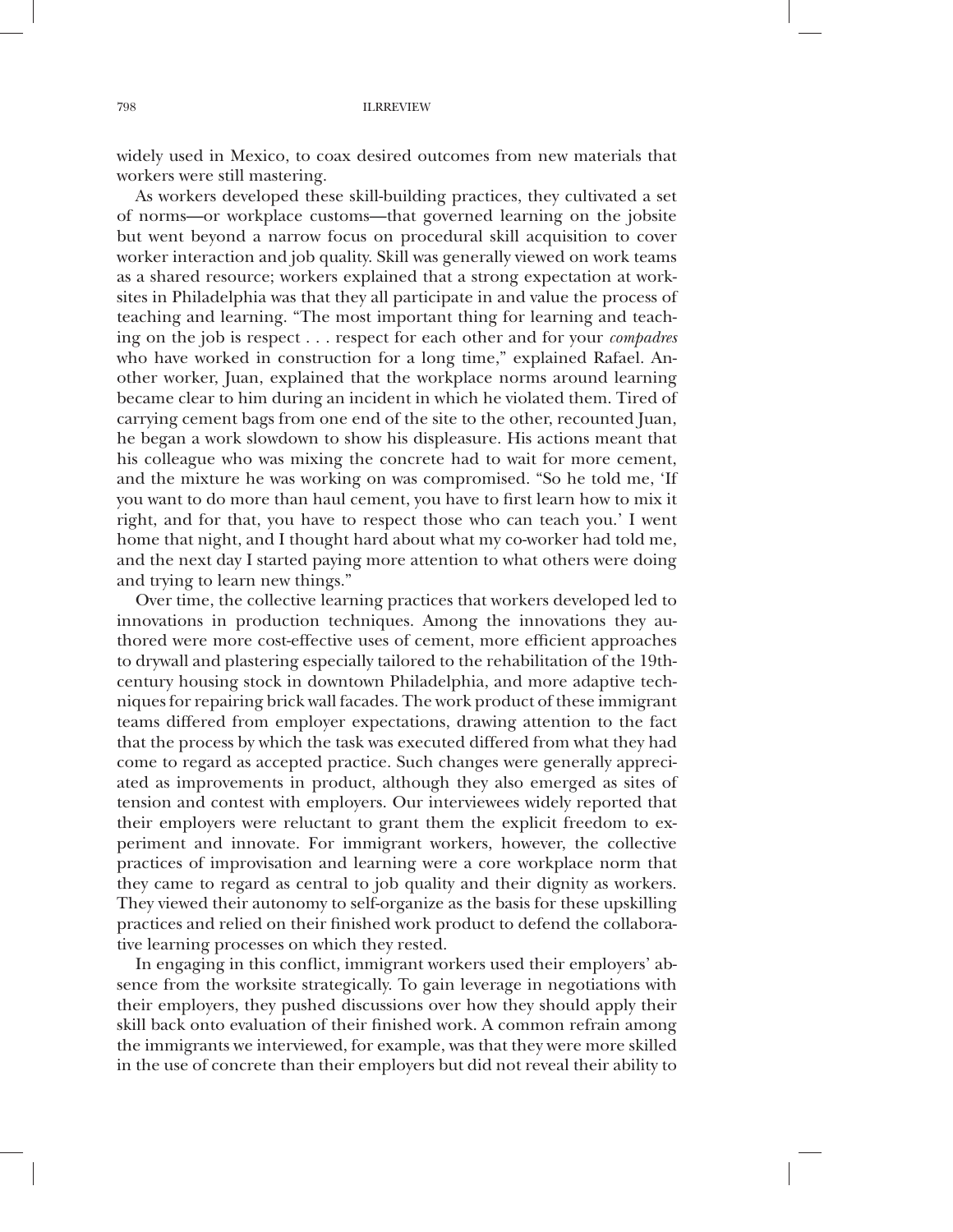them until after they had finished the task successfully. Only then did they detail to their employers the steps they had taken to complete the job and the ways in which those differed from the instructions they were given. In this sense, withholding information from employers about the processes immigrants used to undertake a task was a strategy to initially protect the methodology but equally created an opening to reveal to their employers the expertise they possessed. "A lot of times, the gringos don't ask you what you know—they think you don't know anything," explained Efrain. "It is hard to find an opportunity to show what you know. You have to push." Once a task was complete, they had a tangible product they could use to demonstrate the value of their knowledge, and this in turn gave workers leverage in contests with employers over production processes. Indeed, workers reported that when they proposed process improvements without first demonstrating their effect, it almost inevitably led to serious conflict and strained negotiations. The altercations Julio describes having with his employer were typical: "Several times, I have threatened to quit and take my *compadres* with me if he doesn't let me do things the way I know how. My boss wants me to do things his way, but I know it will turn out badly and then he'll blame me."

Ultimately, it was the quality of immigrants' finished work products products that even their employers would concur were often superior to what workers would have produced had they followed employer directions—that protected the organizational autonomy of teams. In the end, the arms-length employers in Philadelphia housing renovation were more concerned with the end-products than with the day-to-day work processes that produced them and the norms around collaborative mentorship that undergirded them.

Immigrants used collective skill to achieve other improvements in job quality. For example, by revealing the final results of these work practices but not necessarily the nature of the collective processes that produced them, immigrants made it difficult for employers to isolate any given worker in the team as the driver of innovation or quality in producing a work product. By pushing for collective pay increases, they safeguarded the cohesion of their work group from employer attempts to create divisions by paying workers differently. More specifically, they protected the least skilled among them, giving them time to learn as they preempted any employer attempts to winnow out the novices or to pit workers on the team against one another as a strategy to drive down wages. Immigrant workers thus tied the employment security of one to that of the team as a whole. "The most important skill is to know how to work in a team, and to be in a team you have to be a *compadre*. It's all relationships. You treat your teammates with respect, with solidarity. It is your friends who teach you . . . you need all different skills you can get to keep working," explained Rafael, an immigrant from Mexico City. More tangibly, the bonuses that immigrants secured for their work team as a group were much higher in value than any reward they could have garnered individually. Immigrants reported that group bonuses for teams of three to five workers could be as much as two thousand dollars for task sets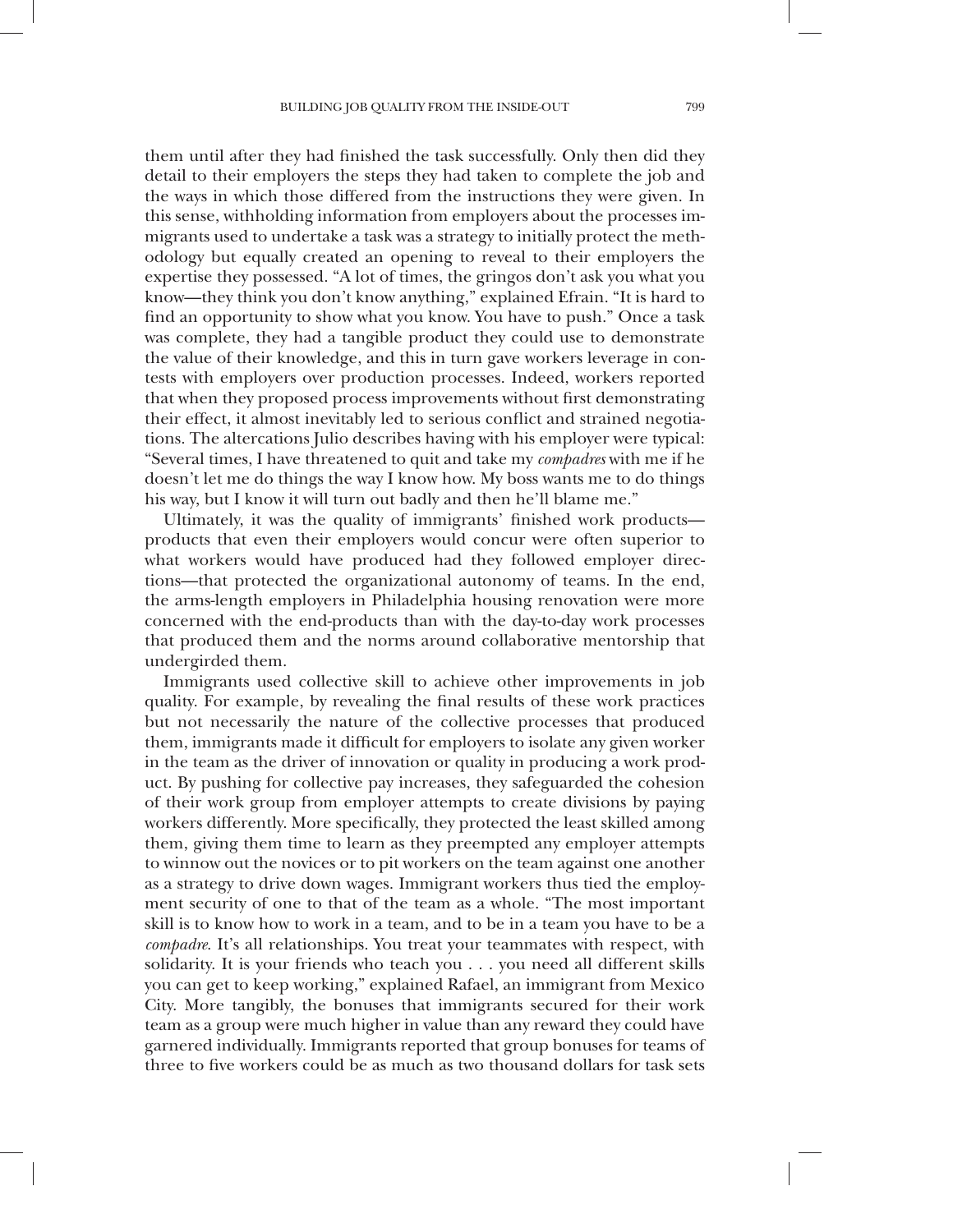of about two weeks duration that were completed more quickly and at superior quality.

Somewhat paradoxically, in Raleigh-Durham, where the broader construction labor market was certainly more inclusive than in Philadelphia, the workplace structures were markedly less flexible. Building processes on projects ranging from modest residential to large-scale commercial were subdivided into highly specialized tasks, and the building techniques were standardized and sophisticated. Supervision of building techniques was extensive and focused on making sure that workers did not deviate from the mandated use of tools or handling of materials. The rigid production routines severely limited immigrants' ability to exercise their autonomy and discretion, especially when it came to equipment use and the application of construction materials. Under the close watch of supervisors, immigrant workers were often forced to use their skills in more prescribed and piecemeal ways and mostly drew on such skills to leapfrog rigidly defined job categories and task delineations by moving from one employer to another. As a result, immigrants in North Carolina faced more difficulties compared with those in Philadelphia in deploying broad-based skills to challenge dominant workplace practices and routines.

Even career development opportunities were tightly controlled through rigid workplace hierarchies. These structures not only reinforced positions of authority—with immigrant workers frequently referring to themselves or others as "subordinates"—but equally pushed many immigrant workers to adopt individualistic strategies for attempting to climb the rungs of the career ladder. Anglo superintendents actively enforced this hierarchy when allocating job and task assignments—in one case, a superintendent admitted to writing "foreman" in indelible black ink on the hardhats of Latino immigrants he selected for promotion. He knew there would be some resistance to this practice—but he claimed this was the best way to ensure clear lines of authority and to establish norms around supervision and leadership.

Despite the dominance of these practices, Mexican immigrants in Raleigh-Durham collectively devised alternative strategies for securing greater control over their work environment. In many cases, these strategies involved the application and development of skills in new and more collaborative ways. As a result, immigrant workers in Raleigh-Durham were able to create more autonomous spaces for promoting collective knowledge sharing and for facilitating greater coordination of immigrant expertise. In turn, they were able to establish themselves as vectors for process innovation.

As in Philadelphia, their ability to do so often stemmed from initially subversive acts, including a willingness to preserve certain dominant practices in order to initially shield the challenges they were actually introducing to the status quo. In several instances, highly ranked immigrant workers in Raleigh-Durham used their labor market status to promote, yet simultaneously obscure, the new forms of work organization they developed with immigrant members of the work crews they were assigned to supervise. Aware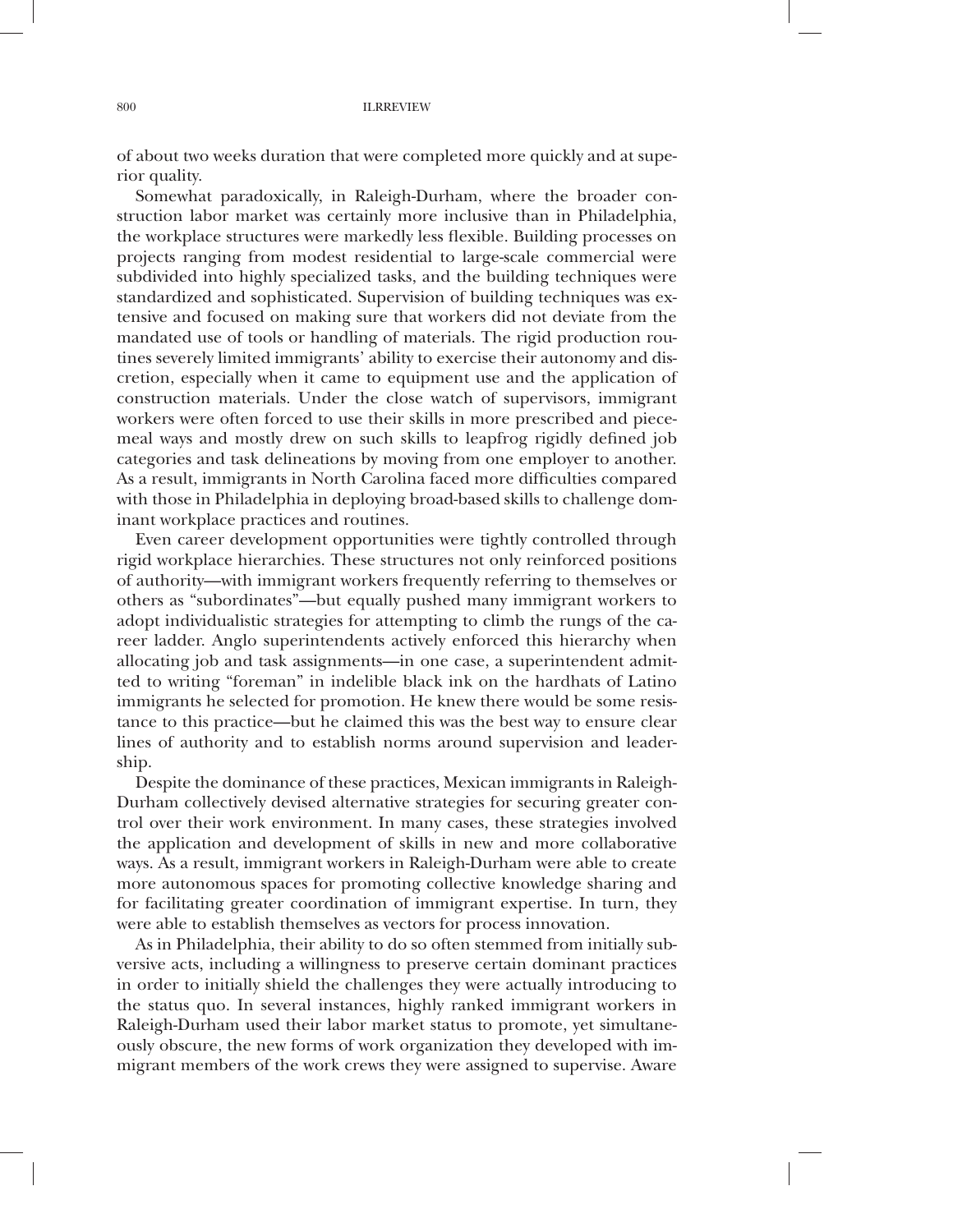of the vast knowledge and expertise within their crews, yet also mindful of the need to support learning among newcomers, these immigrant supervisors took steps to relax job categories and flatten job ladders, thereby encouraging members of their work crew to engage in cross-task training and job rotation. Within these crews, immigrant workers combined their task specialization with a generalist's—a *todologo*'s—understanding of the construction process, and together, they complemented one another's knowledge.

Immigrant superintendents also used their position of power as a resource to further enhance learning opportunities for newer members of work crews. In one case, an immigrant supervisor used jobsite safety training videos to demonstrate a variety of building techniques to members of the crew—this repurposing of safety videos for technical skill development was not obvious to Anglo coworkers or superintendents. In another example, an immigrant supervisor used his responsibility for jobsite safety standards, which typically involved walking around the jobsite and stopping to observe and discuss work practices, as a teaching and team-building moment. In the process, he would encourage more experienced immigrant crew members to share insights with other members of the crew and empower newcomers to speak up about past work experience yet also flag potential skill gaps.

In a strategy reminiscent of the approach used by immigrant workers in Philadelphia, immigrant supervisors took decisive steps to demonstrate the collective knowledge contribution of immigrant workers to employers once those practices were well established. Doing so allowed them to broaden their influence over production practices and standards. They helped their Anglo bosses and supervisors understand the efficiency and quality gains that stemmed from innovative and nontraditional work practices. In describing his recognition of the contribution of one such crew, an Anglo field superintendent acknowledged they were more than simply the sum of their parts. As he explained it, this crew—which he nicknamed his "A-Team"— "performs like a professional sports team. Every one of them knows what the other one is doing. . . . We just tell them to go prep a slab and it's done." Recognizing their value, the superintendent dispatched the A-Team to multiple jobsites to control the quality of production processes on-site and to solve construction problems that crews more narrowly focused on specific task areas were unable to prevent or resolve.

Immigrant supervisors also used their position of authority to negotiate for tangible improvements in job quality. As one example, when several members of one crew lost their driving rights as a result of changes in North Carolina's licensing requirements, their immigrant crew leader put pressure on their employer to provide transportation to and from the jobsite in order to reduce risk of deportation. Given concerns about a postrecession work slowdown, another immigrant crew leader secured a sizable wage increase for all members of his crew, along with a guaranteed minimum weekly workload of 40 hours. This outcome resulted from the simple suggestion to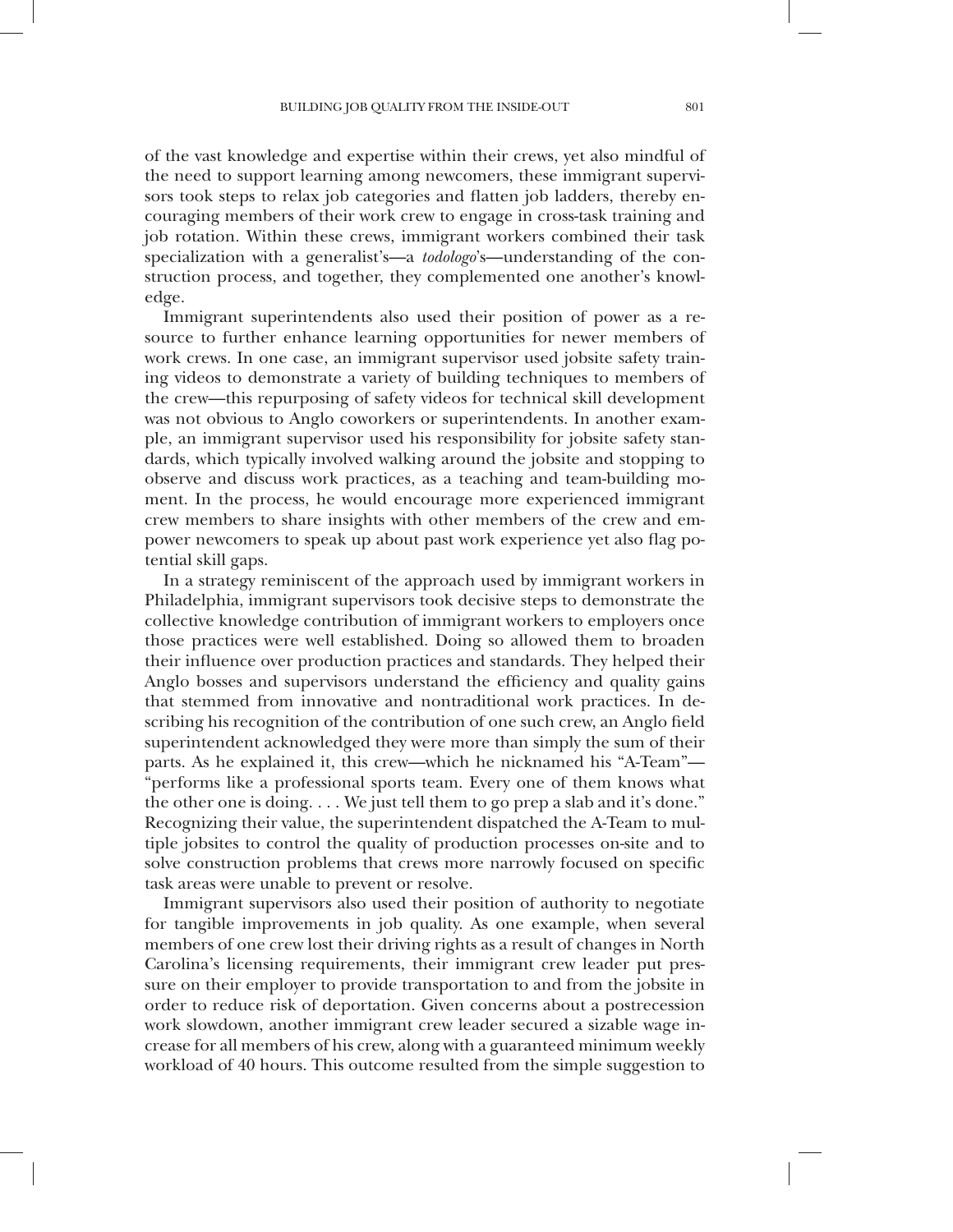his Anglo superintendent that the work team would likely disband without this support and search for more stable employment and income sources outside the state. In this case, as well as in others we observed in Raleigh-Durham, immigrant supervisors and their work crews made otherwise rigid production process and institutions more malleable and enabled both the industry and themselves to benefit more fully from their skill contributions.

## **Discussion and Implications**

In this article, we illustrate the contribution of immigrant skill as a resource for changing workplace practices and improving job quality from inside the work environment, that is to say, from the inside-out. Although immigrants in our study often held construction jobs that displayed characteristics associated with low-wage, low-quality employment, we find these individuals brought significant skill to their jobs, which they continued to develop over time. And they deployed and deepened their skills collectively in ways that refashioned internal labor markets and the norms on which they rested, and ultimately enabled them to negotiate for job quality improvements. Their leverage was not simply produced by aggregating the skill of multiple individuals; rather, it was developed through participatory and collaborative efforts to develop skill on-the-job.

Immigrants' ability to wrest these improvements depended on the institutions that organized production locally. Where institutions were more malleable, immigrant workers often gained more latitude in altering their working conditions and prospects for advancement. In Philadelphia, employers' arms-length supervision of their crews gave workers the flexibility to organize production in ways that enhanced the quality of their jobs, and workers used the quality of their work products to protect their autonomy at the jobsite. In Raleigh-Durham, where the construction labor market was more inclusive of immigrants, workers too focused their efforts to improve job quality on aspects of the organization of work that were most malleable. Still, in this second setting, where production processes were highly specialized, strictly hierarchical, and rigidly enforced, workers had to carve out areas of flexibility. Immigrant supervisors collaborated with their teams to promote alternative processes of collective knowledge sharing and crosstask learning, and these practices provided a vehicle to reform production routines from within.

Our work has implications for how scholars and advocates represent immigrant workers and their contribution not only to improvements in job quality but also to the associated resources their collaborative learning practices represent for the industries in which they work. Latino immigrant workers, and Mexican workers in particular, remain a significant segment of the construction workforce, equivalent to proportions they represented before the construction crisis hit around 2008. The ability of immigrant construction workers to adapt to and improvise within various institutional environments suggests they are likely to remain an important contributor to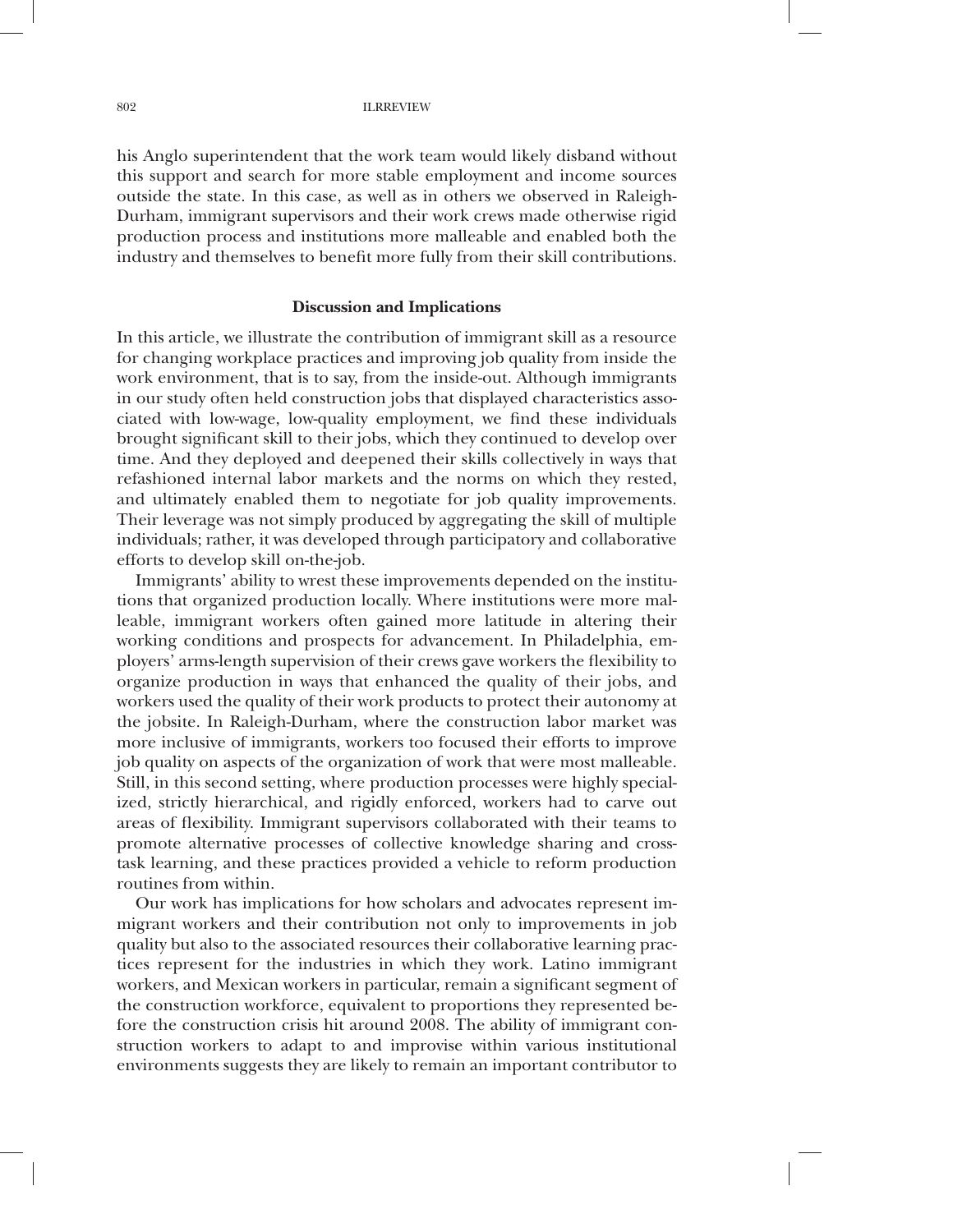construction industry development and upgrading. Looking forward, we see obvious signs of construction industry transformation in the United States, much of it stemming from the decline in demand for construction services in the wake of the 2008–2009 crisis. In response, construction businesses are being consolidated, subcontracting and labor management systems are being revamped, construction standards are being altered, and materials are being modularized (Sebestyén 1998; Weil 2005; Abernathy et al. 2011). While some of these changes may produce greater efficiencies, others will likely create significant challenges for construction management and industry development. Many of these changes may also adversely affect the quality of jobs in this industry, with some efficiency gains possibly achieved at workers' expense. In this context, the collaborative skill-building practices we have outlined may prove an essential resource for addressing production problems that stem from industry restructuring. They may also act as a mainstay against the erosion of job quality: Immigrant workers may very well use similar processes for collective learning to adapt to industry changes and in ways that protect important elements of quality jobs. This possibility suggests a supportive role to be played by immigration scholars and advocates in raising the visibility of immigrant workers and the skillbased improvements they can make to the industries and jobs in which they work.

Beyond immigrant workers, our research has broader implications for studies of worker power and agency. Our findings suggest the need to recognize the role of internal labor processes, and not just external labor movements, in shaping the ability of workers—particularly those at the lower end of the labor market—to achieve gains in job quality (Osterman 2011). In this regard, we depart from contemporary labor scholarship that has turned its eye toward external channels for mobilizing workers to demand improvements in job quality and efforts by workers and labor advocates to organize for change outside the workplace (Burawoy 2008). This outward approach has shed light on new forms of labor organizing, including the contribution of broad-based coalitions and identity politics in helping to bolster the U.S. labor movement. Still, by privileging external spaces for organizing—and more specifically by concentrating primarily on "outside-in" forms of institutional intervention and advocacy—the risk is considerable that we will lose sight of internal sources of worker power that stem from actions and interactions of workers at the jobsite. This is not to say that processes internal to the work will eliminate all forms of employer abuse and worker vulnerability. Nonetheless, our research suggests that an opportunity exists for scholars to better document the ways in which workers, especially those employed in low-wage jobs, use their skills, their creativity, and their ingenuity as a source of bargaining power and collective action.

Our work also indicates that structural constraints to making skill a resource for bargaining power are likely to vary by industry and even by industry location. Such differences have implications for the kinds of maneuvering room workers may have in circumventing or challenging the structures they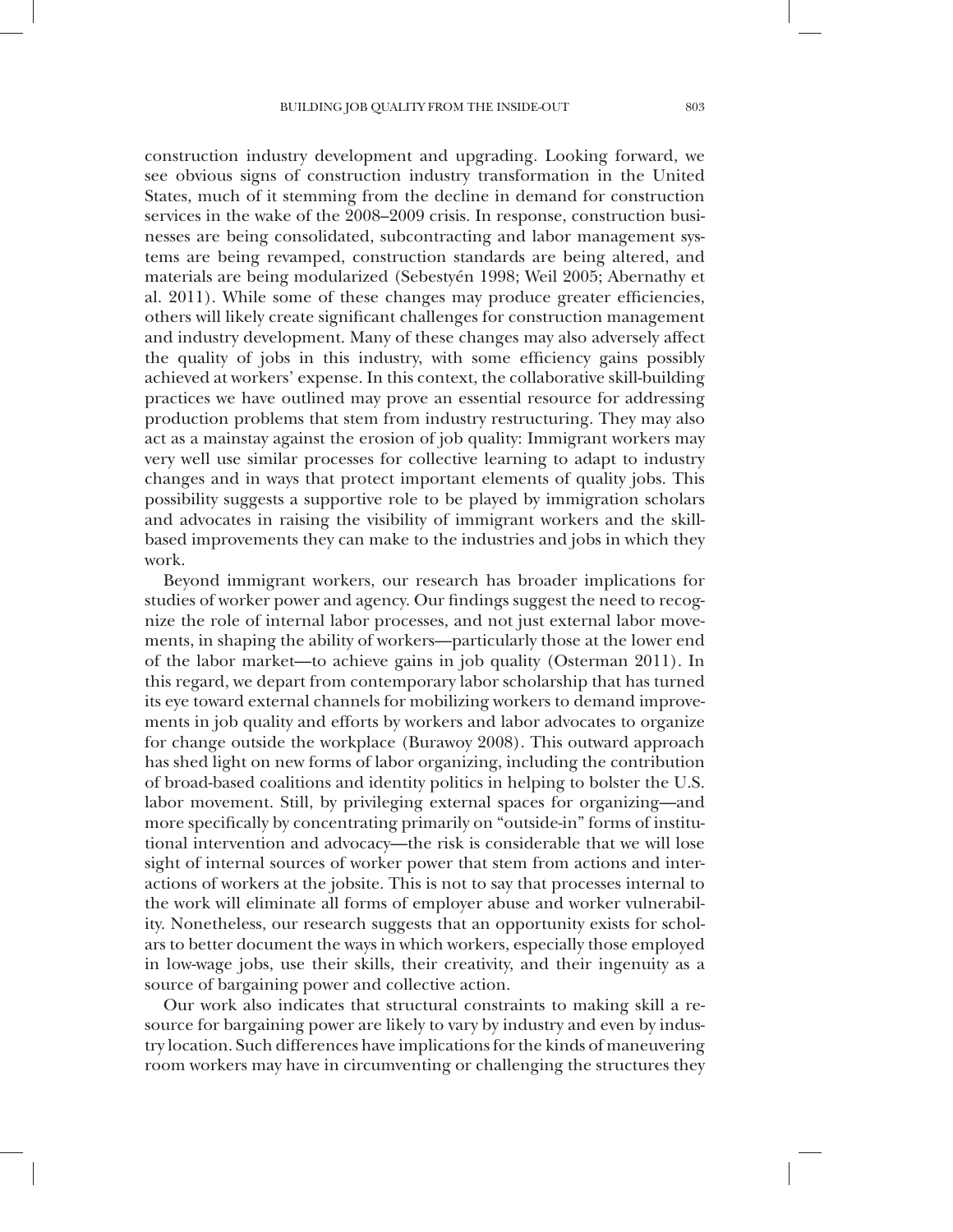encounter (Storper and Walker 1983). In this regard, our research has implications for a broader debate about industry upskilling by demonstrating that simply featuring or cataloging the skills that less-educated workers bring and continue to develop at the jobsite is not enough (Livingstone and Sawchuk 2005). Rather, what is needed is a more encompassing framework that allows us to understand the specific struggles that less-educated workers encounter in making their skill a recognized and rewarded asset and also to document the innovative solutions they devise at work that make this outcome possible.

Still, while our research suggests a return to studies of labor at work, it also allows us to step back from the workplace itself to comment on labor advocacy. Our findings show that worker organizations that seek to strengthen labor protections would also do well to pay closer attention to the inside-out strategies that workers craft to improve job quality. By connecting to the collaborative ways in which workers develop skills, worker organizations may uncover potential inroads into firms and industries as well as strategies to better support worker initiatives to defend their skills and autonomy in the workplace. Moreover, institutional actors can broaden these internal pathways to fortify the labor standards they have been working to uphold from the outside-in.

## **References**

- Abernathy, Frederick, Kermit Baker, David Weil, and Kent Colton. 2011. *Bigger Isn't Necessarily Better: Lessons from the Harvard Home Builder Study*. Lanham, MD: Lexington Books.
- Agapiou, Andrew, Andrew D. F. Price, and Ron McCaffer. 1995. Planning future construction skill requirements: Understanding labour resource issues. *Construction Management and Economics* 13(2): 149–61.
- Appelbaum, Eileen, Annette Bernhardt, and Richard J. Murnane. 2003. *Low-Wage America: How Employers Are Reshaping Opportunity in the Workplace*. New York: Russell Sage Foundation.
- Applebaum, Herbert. 1981. *Royal Blue: The Culture of Construction Workers*. New York: Holt, Rinehart and Wnston.
- Bailey, Thomas, and Roger Waldinger. 1991. Primary, secondary, and enclave labor markets: A training systems approach. *American Sociological Review* 56(4): 432–45.
- Bernhardt, Annette, Laura Dresser, and Eric Hatton. 2003. The coffee pot wars: Unions and firm restructuring in the hotel industry. In Eileen Appelbaum, Annette Bernhardt, and Richard J. Murnane (Eds.), *Low-Wage America: How Employers Are Reshaping Opportunity in the Workplace*, pp. 63–76. New York: Russell Sage Foundation.
- Bernhardt, Annette, Heather Boushey, Laura Dresser, and Chris Tilly. 2008. *The Gloves-off Economy: Workplace Standards at the Bottom of America's Labor Market*. Champaign, IL: Labor and Employment Relations Association and Ithaca, NY: Cornell University Press/ILR Press.
- Bueno Castellanos, Carmen. 1994. *Flor de andamio: Los oficios de la construcción de vivienda en la Cuidad de México*. Mexico City: Ciesas.
- Burawoy, Michael. 1979. *Manufacturing Consent: Changes in the Labor Process under Monopoly Capitalism*. Chicago: University of Chicago Press.
	- ——. 2008. The public turn. *Work and Occupations* 35(4): 371–87.
- ———. 2009. *The Extended Case Method: Four Countries, Four Decades, Four Great Transformations, and One Theoretical Tradition*. Berkeley: University of California Press.
- Bureau of Labor Statistics. 2008. Occupational employment and wages in Philadelphia and Pittsburg, May 2007. Accessed at http://www.bls.gov/ro3/oesphl.htm (November 7).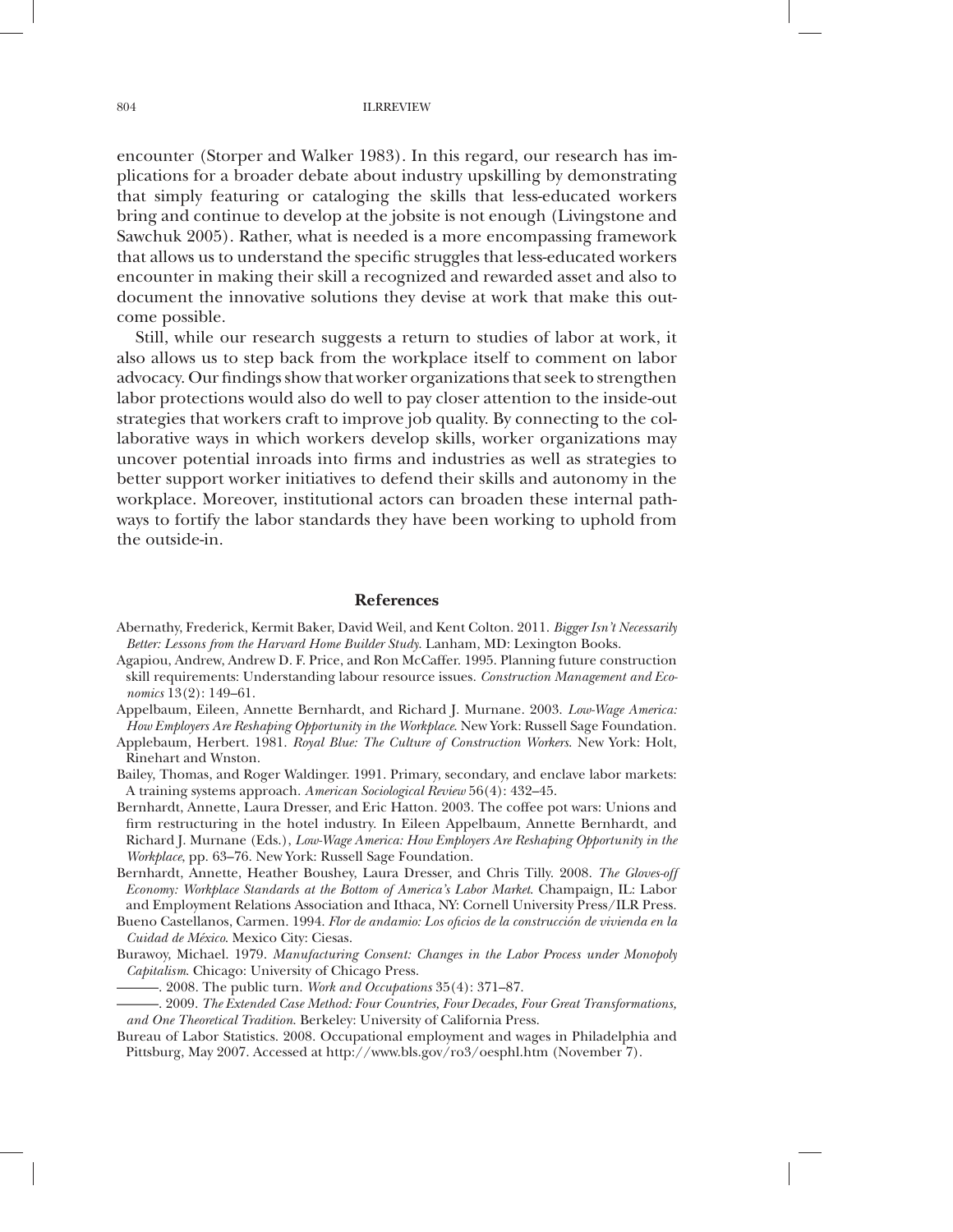- Cobble, Dorothy Sue. 1991. *Dishing It Out: Waitresses and Their Unions in the Twentieth Century*. Champaign: University of Illinois Press.
- Dabbs, James. 1982. Making things visible. In John Van Maanen, James Dabbs, and Robert Faulkner (Eds.), *Varieties of Qualitatives Research*, pp. 31–47. Beverly Hills: Sage.
- Dodge, Jennifer, Sonia M. Ospina, and Erica Gabrielle Foldy. 2005. Integrating rigor and relevance in public administration scholarship: The contribution of narrative inquiry. *Public Administration Review* 65(3): 286–300.
- Doeringer, Peter B., and Michael J. Piore. 1971. *Internal Labor Markets and Manpower Analysis*. Armonk, NY: M.E. Sharpe.
- Enchautegui, Maria. 1998. Low-skilled immigrants and the changing American labor market. *Population and Development Review* 24(4): 811–24.
- Erlich, Mark, and Jeff Grabelsky. 2005. Standing at a crossroads: The building trades in the twenty-first century. *Labor History* 46(4): 421–45.
- Fine, Janice. 2006. *Worker Centers: Organizing Communities at the Edge of the Dream*. Ithaca, NY: Cornell University Press/ ILR Press.
- Fine, Janice, Jeff Grabelsky, and Victor Narro. 2008. Building a future together. *Labor Studies Journal* 33(1): 27–47.
- Galenson, Walter. 1983. *The United Brotherhood of Carpenter: The First Hundred Years*. Cambridge: Harvard University Press.
- Gammage, Sarah. 2008. Working on the margins: Migration and employment in the United States. In Annette Bernhardt, Heather Boushey, Laura Dresser, and Chris Tilly (Eds.). *The Gloves-Off Economy: Workplace Standards at the Botton of America's Labor Market*. Urbana-Champaign, IL: Labor and Employment Relations Association and Ithaca, NY: Cornell University Press/ILR Press.
- Gordon, David M. 1981. Capital-labor conflict and the productivity slowdown. *American Economic Review* 71(2): 30–35.
- Gordon, H. Hanson. 2006. Illegal migration from Mexico to the United States. *Journal of Economic Literature* 44(4): 869–924.
- Greenwood, Michael J., and John M. McDowell. 1991. Differential economic opportunity, transferability of skills, and immigration to the United States and Canada. *Review of Economics and Statistics* 73(4): 612–23.
- Haber, William, and Harold Levinson. 1956. *Labor Relations and Productivity in the Building Trades*. Ann Arbor: University of Michigan.
- Handel, Michael J. 2005. Trends in perceived job quality, 1989 to 1998. *Work and Occupations* 32(1): 66–94.
- Hill, Stephen. 1974. Norms, groups and power: The sociology of workplace industrial relations. *British Journal of Industrial Relations* 12(2): 213–35.
- Iskander, Natasha, and Nichola Lowe. 2010. Hidden talent: Tacit skill formation and labor market incorporation of Latino immigrants in the United States. *Journal of Planning Education and Research* 30(2): 132–46.
- Iskander, Natasha, Nichola Lowe, and C. Riordan. 2010. The rise and fall of a micro-learning region: Mexican immigrants and construction in center-south Philadelphia. *Environment and Planning A* 42(7): 1595–1612.
- Jencks, Christopher, Lauri Perman, and Lee Rainwater. 1988. What is a good job? A new measure of labor-market success. *American Journal of Sociology* 93: 1322–357.
- Juravich, Tom. 1985. *Chaos on the Shop Floor: A Worker's View of Quality, Productivity, and Management*. Philadelphia: Temple University Press.
- Kalleberg, Arne L. 2011. *Good Jobs, Bad Jobs: The Rise of Polarized and Precarious Employment Systems in the United States, 1970s–2000s*. American Sociological Association's Rose Series in Sociology. New York: Russell Sage Foundation.
- Kalleberg, Arne L., and Aage B. Sorensen. 1979. The sociology of labor markets. *Annual Review of Sociology* 5: 351–79.
- Kerwin, Donald, and Kristen McCabe. 2011. *Labor Standards Enforcement and Low-Wage Immigrants: Creating an Effective Enforcement System*. Washington, DC: Migration Policy Institute.
- Kim, ChangHwan, and Arthur Sakamoto. 2008. The rise of intra-occupational wage inequality in the United States, 1983 to 2002. *American Sociological Review* 73(1): 129–57.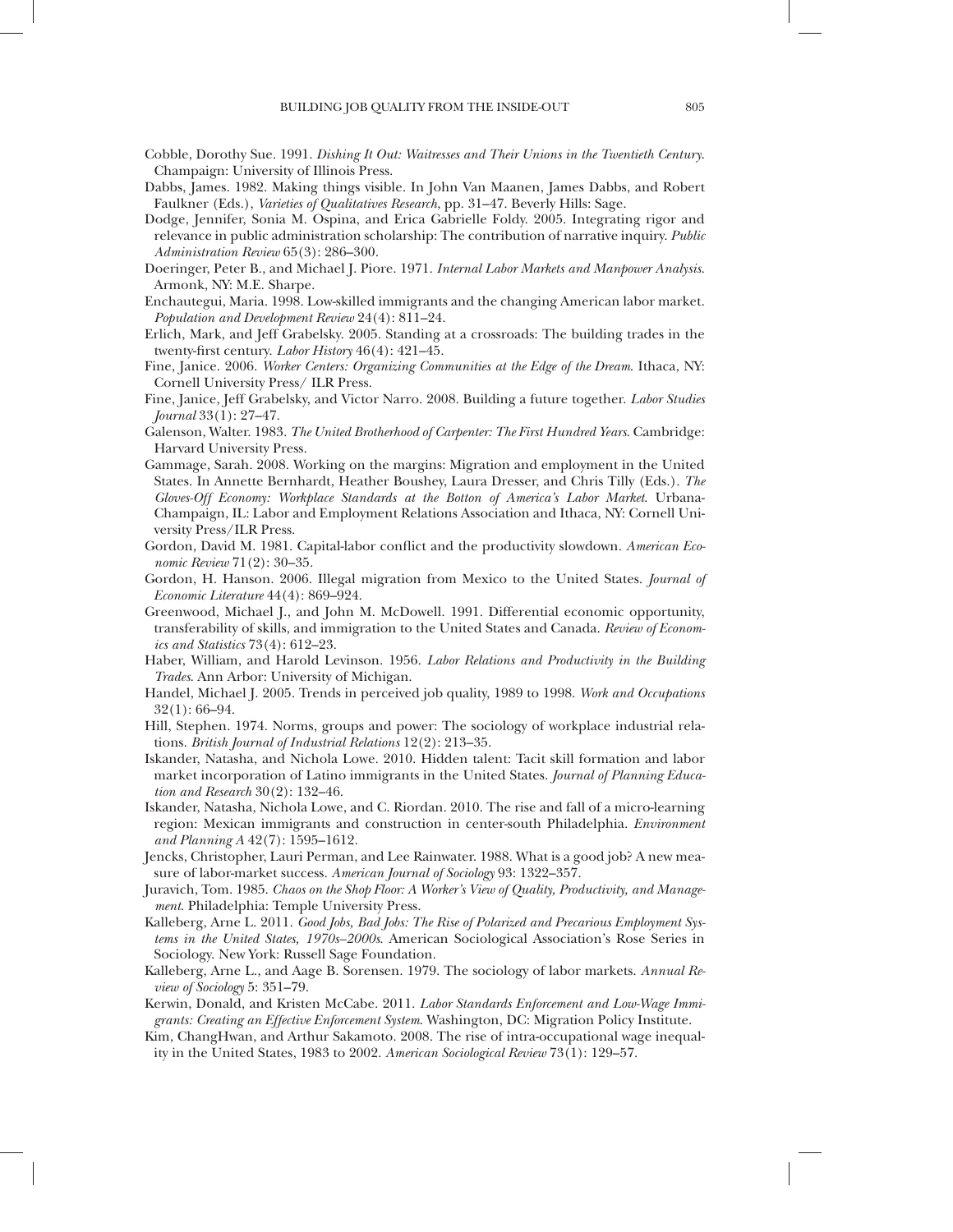- Kochhar, Rakesh. 2008. *Latino Labor Report, 2008: Construction Reverses Job Growth for Latinos*. Washington, DC: Pew Research Hispanic Center.
- Lave, Jean, and Etienne Wenger. 1991. *Situated Learning: Legitimate Peripheral Participation*. Cambridge: Cambridge University Press.
- Leana, Carrie, Eileen Appelbaum, and Iryna Shevchuk. 2009. Work process and quality of care in early childhood education: The role of job crafting. *Academy of Management Journal*  52(6): 1169–92.
- Lee, D. J. 1981. Skill, craft and class: A theoretical critique and a critical case. *Sociology* 15(1): 56–78.
- Leidner, Robin. 1993. *Fast Food, Fast Talk: Service Work and the Routinization of Everyday Life.*  Berkeley: University of California Press.
- Levy, Frank, and Peter Temin. 2007. Inequality and institutions in 20th century America. NBER Working Paper No. 13106.
- Livingstone, David W., and Peter H. Sawchuk. 2005. Hidden knowledge: Working-class capacity in the "knowledge-based economy." *Studies in the Education of Adults* 37(2): 110–12.
- Locke, Richard, and Kathleen Thelen. 1995. Apples and oranges revisited: Contextualized comparisons and the study of comparative labor politics. *Politics & Society* 23(3): 337–67.
- Mehta, Chirag, Nik Theodore, Iliana Mora, and Jennifer Wade. 2002. *Chicago's Undocumented Immigrants: An Analysis of Wages, Working Conditions, and Economic Contributions*. Chicago: University of Illinois at Chicago—Center for Urban Economic Development.
- Orr, Julian E. 1996. *Talking about Machines: An Ethnography of a Modern Job*. Ithaca, NY: Cornell University Press/ ILR Press.
- Osterman, Paul. 1984. *Internal Labor Markets*. Cambridge: MIT Press.
- ———. 1999. Securing prosperity. *WorkingUSA* 3(4): 5–8.
- ———. 2002. *Gathering Power: The Future of Progressive Politics in America*. Boston: Beacon Press. ———. 2011. Institutional labor economics, the new personnel economics, and internal labor markets: A reconsideration. *Industrial & Labor Relations Review* 64(4): 637–53.
- Osterman, Paul, and Beth Shulman. 2011. *Good Jobs America: Making Work Better for Everyone*. New York: Russell Sage Foundation.
- Ouellet, Lawrence. 1994. *Pedal to the Metal: The Work Lives of Truckers*. Philadelphia: Temple University Press.
- Paap, Kris. 2006. *Working Construction: Why White Working-Class Men Put Themselves—and the Labor Movement—in Harm's Way*. Ithaca, NY: Cornell University Press/ILR Press.
- Palladino, Grace. 2005. *Skilled Hands, Strong Spirits: A Century of Building Trades History*. Ithaca, NY: Cornell University Press.
- Peck, Jamie. 1996. *Work-Place: The Social Regulation of Labor Markets*. New York: Guilford Press. Peck, Jamie, and Nik Theodore. 1998. The business of contingent work: Growth and restructuring in Chicago's temporary employment industry. *Employment & Society* 12(4): 655–74.
- Pérez, Sonia, and Cecilia Munoz. 2003. Latino low-wage workers: A look at immigrant work-
- ers. In Richard Kazis and Marc Miller (Eds.), *Low-Wage Workers in the New Economy*, pp. 239– 58. Washington, DC: Urban Institute Press.
- Price, Richard. 1980. *Masters, Unions and Men: Work Control in Building and the Rise of Labour, 1830–1914*. Cambridge: Cambridge University Press.
- Rivera-Batiz, Francisco L. 1999. Undocumented workers in the labor market: An analysis of the earnings of legal and illegal Mexican immigrants in the United States. *Journal of Population Economics* 12(1): 91–116.
- Rogoff, Barbara, and Jean Lave, Eds. 1999 [1984]. *Everyday Cognition: Development in a Social Context*. Cambridge: Harvard University Press.
- Scribner, Sylvia. 1984. Studying working intelligence. In Barbara Rogoff and Jean Lave (Eds.), *Everyday Cognition: Development in a Social Context*, pp. 9–40. Cambridge: Harvard University Press.
- Sebestyén, Gyula. 1998. *Construction: Craft to Industry*. New York: Routledge.
- Steiger, Thomas L. 1993. Construction skill and skill construction. *Work, Employment & Society* 7(4): 535–60.
- Storper, Michael, and Richard Walker. 1983. The theory of labour and the theory of location. *International Journal of Urban and Regional Research* 7(1): 1–43.